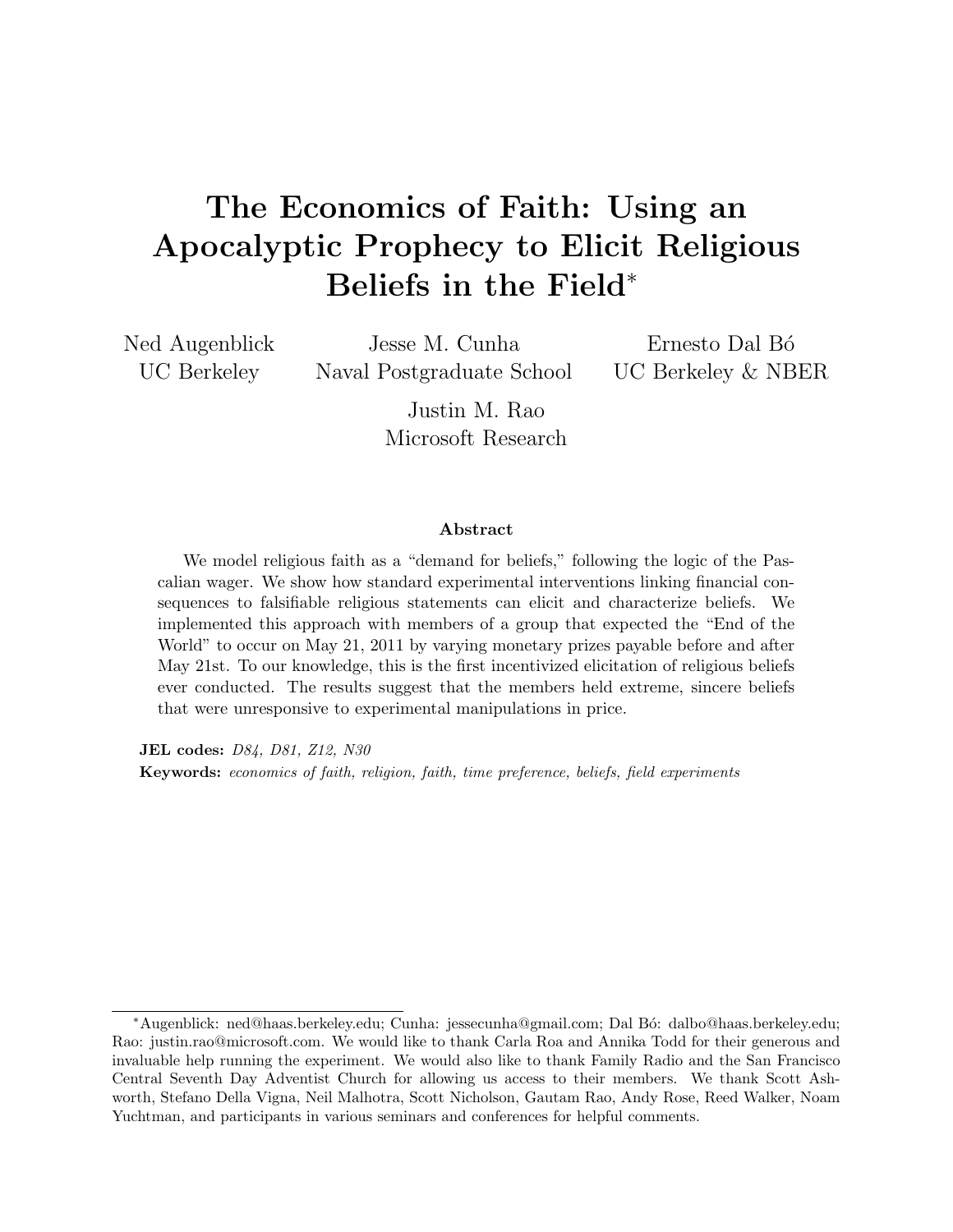### 1 Introduction

The field of the economics of religion has made substantial progress by focusing mainly on the supply side of the market for religion, such as the industrial organization of religious activity. The demand side, linked to the nature of religious beliefs, has received much less attention (Iannaccone (1998)). This paper investigates what is presumably a key driver of the demand side of religion, namely faith (i.e., religious beliefs), through a simple model and a field experiment.

Studying faith poses conceptual and empirical challenges. On the conceptual side, it must be noted that while faith involves beliefs, it has long been associated (even by famous believers such as Pascal (1668) and James (1909)) with a will to believe, suggesting a nonstandard connection between utility and beliefs.<sup>1</sup> On the empirical side, there are challenges to measuring faith. Authors have noted the potential for individuals to misrepresent their beliefs when asked about religion.<sup>2</sup> These difficulties suggest the use of incentivized elicitation methods, but religious events are typically unobservable (e.g., God's existence) and therefore participants cannot be rewarded based on accuracy. Despite the long history of religion in human affairs, to our knowledge religious beliefs have never been measured scientifically in an incentivized manner.

In this paper we make three contributions. The first is an approach to bring incentives into the measurement of the level and elasticity of religious beliefs. The key requirement is to locate religious propositions that are (presumably) believed in, and are also falsifiable. Then we can rely on belief elicitation techniques that reward predictions based on their accuracy. The second is the concrete findings of our approach when implemented with a specific religious group, to be described shortly. The third is a formal theory of religious beliefs that explicitly models the experimental intervention and offers a faith-rooted microfoundation for the demand side of religion.

We administered an experiment to implement our elicitation approach, relying on the well publicized prophecy made by Harold Camping, an elderly Christian radio talk show host, who held that May 21st, 2011 would be the "End of the World." On May 21st, the prophecy went, the biblical Rapture would occur: divine judgement would be passed and

<sup>&</sup>lt;sup>1</sup>The dictionary definition of faith separates it from evidence in the statistical or logical sense. According to the Oxford dictionary, faith is "a strong belief in God or in the doctrines of a religion, based on spiritual apprehension rather than proof." See Montgomery (1996) for a discussion of some of the challenges to an economics approach to faith.

<sup>&</sup>lt;sup>2</sup>Kuran (1995) elaborates on the fact that tendencies to conform may lead to a falsification of preferences and beliefs. See Krosnick and Presser (2009) p. 285 on survey response bias more generally. An alternative to measuring beliefs is to track religious participation, but religious participation may reflect desire for community or material benefits rather than a pure reflection of beliefs.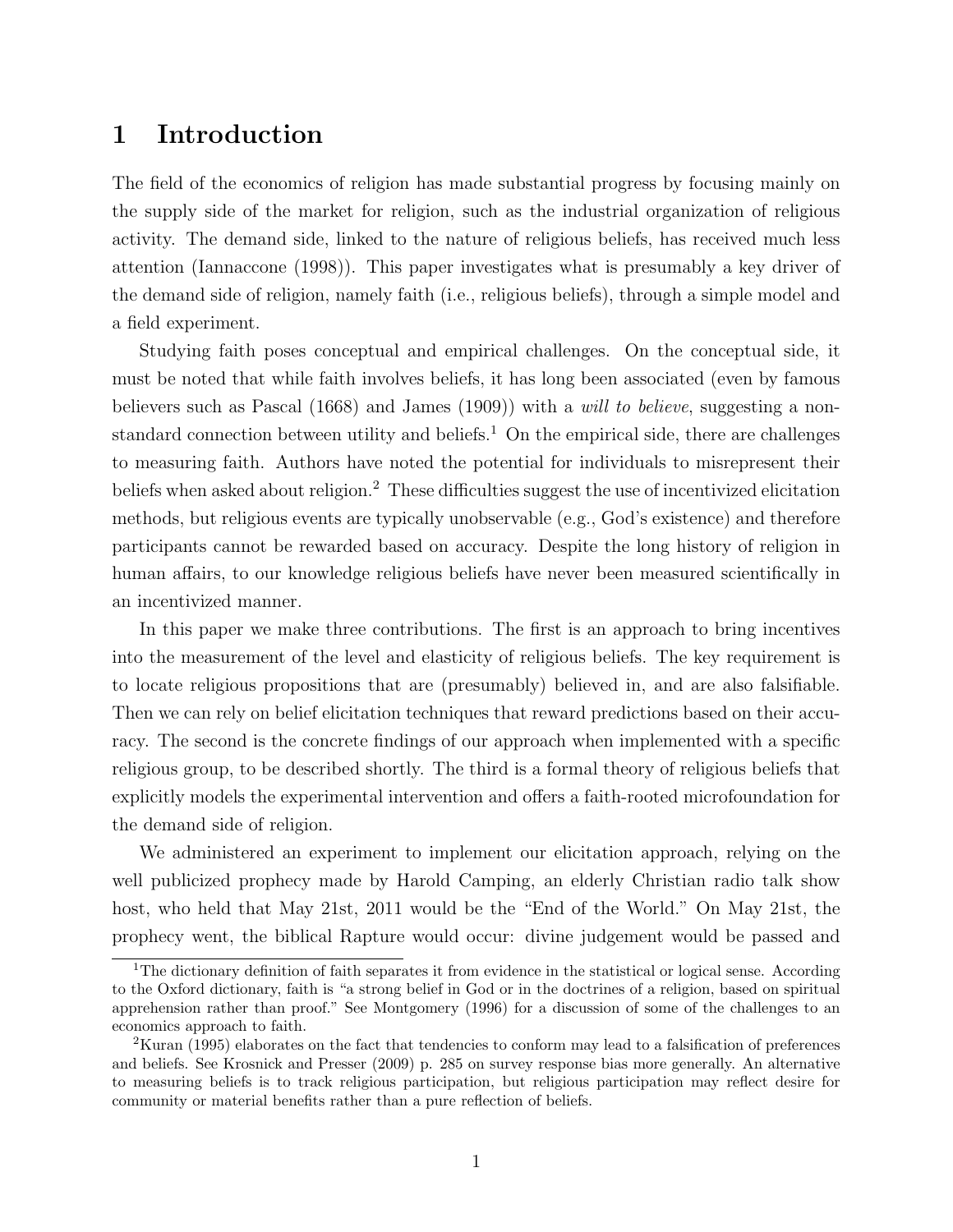the "saved" would ascend to Heaven to meet God, while great cataclysms would ravage the Earth. The "non-saved" would suffer "Hell on Earth" for five months, until all of creation would be annihilated on October 21st, 2011. Camping's prediction attracted a world-wide following, driven by tens of millions of advertising dollars and daily discussion on his Family Radio network, one of the largest Christian broadcasting networks in the U.S.

Our experiment elicited beliefs in the End of the World prophecy by having subjects make time-preference decisions in the weeks prior to May 21st, exploiting the espoused belief of Family Radio followers that money would have no value after May 21st. Thus, Family Radio followers should discount money payable after May 21st to reflect their belief that the prophecy would come to pass, in addition to a pure time preference.<sup>3</sup> In order to approximate a control group we also approached members of the Seventh Day Adventist Church (henceforth, SDA), who are theologically similar to the Family Radio members but, crucially for our study, did not consider May 21st a special date.<sup>4</sup> We offered both the Family Radio and the SDA subjects a choice between \$5 "today" (that is, before May 21st), and a variety of amounts up to \$500 four weeks in the future (after May 21st), using a Becker-DeGroot-Marschak method (Becker, DeGroot, and Marschak (1964), henceforth, BDM) to capture the exact amount payable after May 21st that would make the subject indifferent with \$5 today. For the SDA group, we expected a discount rate that exclusively reflects a pure time preference. If beliefs in the prophecy among Family Radio members are a matter of external profession rather than inner conviction, we would expect their choices to resemble those in the SDA group. If their beliefs were sincere, we would expect their revealed discount rates to be higher.

The evidence indicates that the vast majority of Family Radio members held extreme beliefs even in the face of direct financial costs—nearly all Family Radio subjects preferred \$5 dollars today to any amount up to \$500 payable after the Rapture. In contrast, the SDA members made choices consistent with time preference parameters estimated in laboratory

<sup>&</sup>lt;sup>3</sup>In fact, there were numerous media reports about believers in the prophecy making material decisions in anticipation of the events of May 21st, such as spending down bank accounts or winding down businesses. Several subjects told us they were making similar decisions; in a survey implemented a posteriori of the experimental interaction 68% of them reported higher spending as a direct result of their beliefs, with the majority reporting increased spending on donations.

<sup>4</sup>SDA is a large Christian denomination (16.3 million members worldwide, and the 7th largest denomination in United States) which grew out of the Millerite movement, perhaps the quintessential American apocalyptic group whose members expected Judgement Day to occur in 1843. Following the failed prediction, the movement split into multiple sects that continue to hold apocalyptic beliefs today, including the SDA Church, who reject date-setting (but who believe that Jesus Christ's return to Earth is "imminent,"), and Jehovah's Witnesses who have maintained date-setting (and continued to make multiple failed predictions). Seventh Day Adventist member statistics are available at www.adventist.org/world-church/ facts-and-figures/index.html.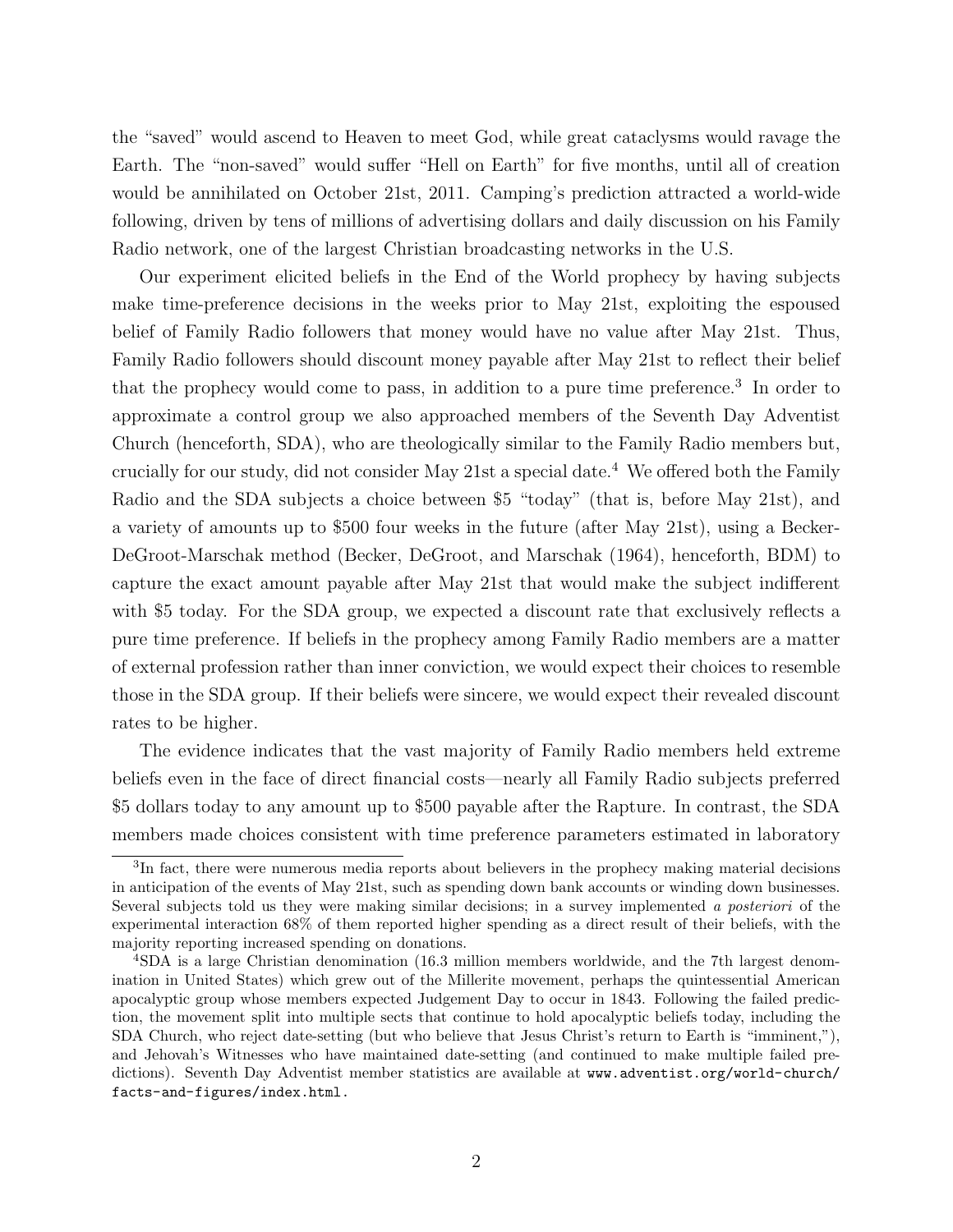studies (Frederick, Loewenstein, and O'Donoghue 2002). Taken together, these findings indicate that the Family Radio members held sincere and full beliefs in the prophecy. These beliefs matched the ones they reported in a survey after the experiment. To our knowledge, this initial set of findings provides the first experimental documentation of the role played by sincere faith in the demand for religion.<sup>5</sup>

Our second empirical finding is best discussed in the context of our theory. We motivate our model with the observation that religious beliefs are difficult to justify with standard models of Bayesian updating given the lack of concrete evidence (we abstract from the possibility that beliefs are driven by revelation or grace). Consequently, we follow a literature in economics which has explored how, if beliefs can independently drive utility beyond instrumental value, people might willfully manipulate their own beliefs (see inter alia Akerlof and Dickens (1982), Bénabou and Tirole (2004), Brunnermeier and Parker (2005), Köszegi (2006)). In our model, we replace the psychological drivers in those theories (cognitive dissonance or anticipatory utility) with a simple cost-benefit model mirroring Pascal's wager: agents consider that fully believing in a religious proposition will provide salvation (a positive payoff) if a "religious state" occurs (e.g., God exists), but also recognize that these beliefs entail costly actions (such as prayer) regardless. Given this setup, there is a marginal individual, in terms of initial priors on the religious state, such that all agents with a higher prior deliberately choose to believe fully in the religious state. There are three takeaways from the model. The first is that a rational choice leads a subset of individuals to full and sincere religious beliefs. The second is that such choice can lead individuals with similar priors to separate into extreme believers and skeptics, a polarization that we observe in our experimental data. The third is that a change in the cost of distorted beliefs should affect the prevalence of faith if priors were disperse. We test this third prediction by randomly varying the probability of implementation of the BDM lottery across individuals in our experiment, which directly manipulates the cost of a distorted belief. Our second empirical finding is that we find no evidence that beliefs are cost-sensitive. This second finding creates some ambiguity when interpreting our results. While a price-elasticity of beliefs might be the ultimate evidence of the presence of a demand for beliefs, the lack of elasticity does not disprove the theory, as we discuss in detail after presenting our results.

It may be tempting to dismiss our results as simply reflecting the strange apocalyptic

<sup>&</sup>lt;sup>5</sup>It may be argued of course that sincerity can only be established in relation to the stakes offered in the experiment. Perhaps \$10,000 would induce different behavior than \$500. But in other realms where survey bias is also suspected–e.g., politics–the introduction of moderate stakes sharply alters response patterns relative to unincentivized surveys (Bullock and Huber 2013). Thus, we believe it is noteworthy that our elicitation of religious beliefs under conditions of privacy and under reasonably sized stakes replicated the survey-based response patterns.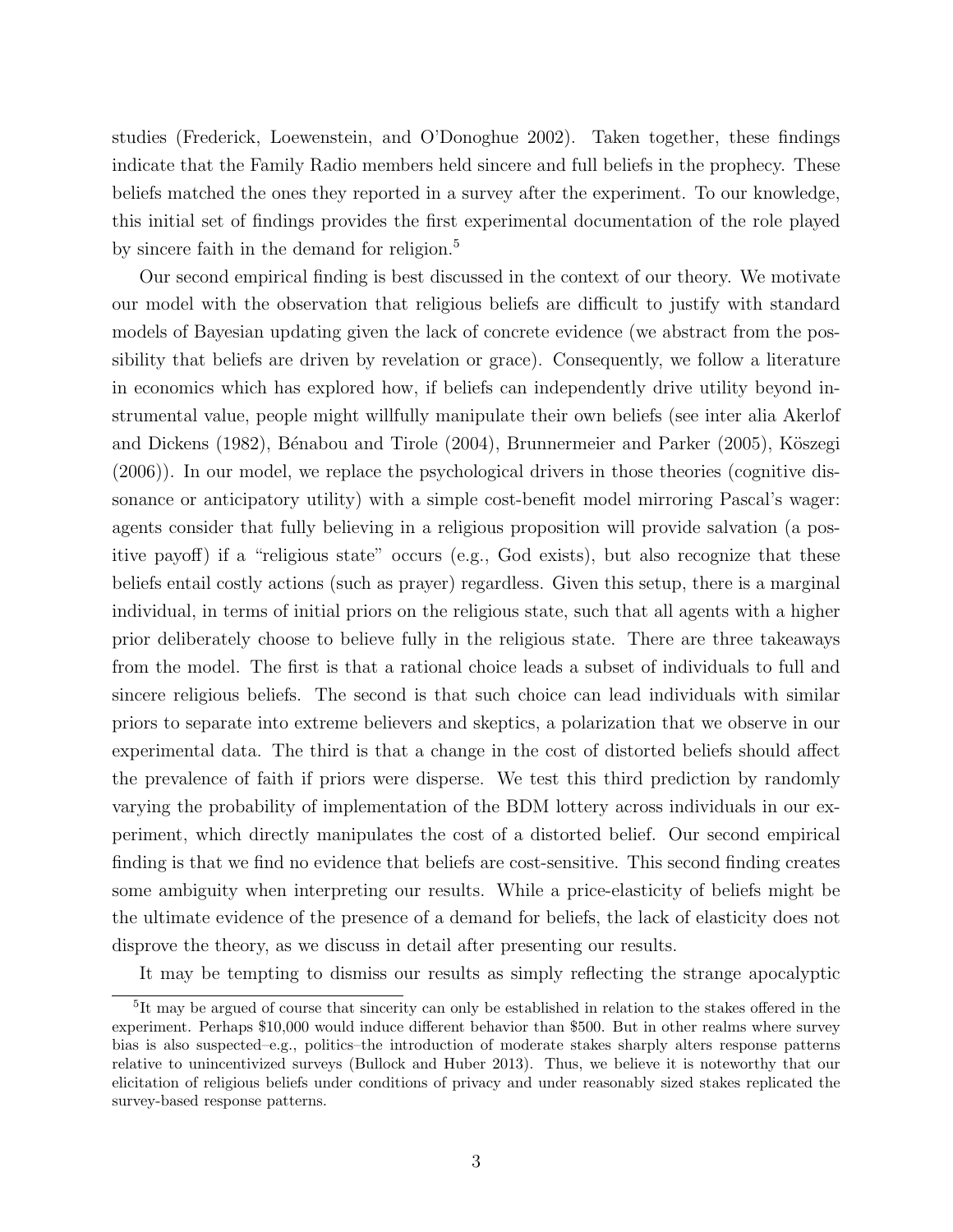beliefs of a very small group of mentally-unsound individuals. However, according to a 2010 Pew Research Center survey, 41% of all Americans believe that Jesus Christ will definitely or probably return to earth by 2050, an event that in Christian Theology is strongly connected to the Rapture.<sup>6</sup> This is perhaps not surprising as, according to McGinn (1998), "Apocalyptic is the mother of all Christian theology."<sup>7</sup> More broadly, according to (Wagar (1982), p. 36), "Cultures without terminal visions of some kind have in all probability never existed."<sup>8</sup> Rather than concluding these people are disingenuous or lack intelligence, scholars such as Daniel Cohen write that "it would be a mistake, however, to put down the modern catastrophist as a fraud, a fool or a madman. Usually he is honest, intelligent, and quite sane—he is simply devoted to an incorrect idea..." (Cohen (1983), p. 72). These observations suggest that apocalyptic beliefs, rather than reflecting pathology, are deeply lodged in the symbolic and narrative structures with which large parts of the world population have come to organize their sense of justice and history, and therefore that FR members are not terribly distant from many other religious movements.

It may be argued that experiments are unnecessary because we observe many people making material sacrifices for the sake of their religiosity, suggesting that they hold sincere religious beliefs. However, it is important to rule out actions that may be taken for instrumental reasons, such as advancing social, economic, or political goals.<sup>9</sup> Since it is virtually impossible to rule out instrumental motives when analyzing observational data, it is equally difficult to ascertain true faith. What is unique to our experimental, revealed preference, approach to eliciting religious beliefs is the combination of two key features: the choices made in the experiment were private, and the ensuing consequences were controlled by the experimenters rather than a matter of anecdotal reports by third parties or by the putative believers. However, even our experiment could have been better in the first regard: in order to recruit subjects, we approached them at the very end of a group activity. Although they made private decisions, they might have felt more inclined to make choices consistent with a

 $6B$ oth events are associated with the great Tribulation or "end times." According to the Mercer Dictionary of the Bible (p. 736), much of the analysis of the Rapture is based on Greek words Paul uses when referring to Christ's return, such as "coming" (parousía), "appearing" (epiphanía), and "revelation" (apocalipsis).

<sup>7</sup>For example, the story of Noah's Ark is believed by many mainstream Christians, Jews and Muslims, and accepted as a fairly uncontroversial part of the Bible (Genesis 6–9) and Quran (surahs Hud and Al-Muminoon). Many Family Radio billboards used the phrase "Noah Knew," alluding to the idea that to "hear the call of God" provides salvation from disaster.

<sup>8</sup> Interestingly, apocalyptic myths follow a similar pattern across cultures from the Judeo-Christian-Islamic tradition to Persian Zoroastrianism, Hinduism, and Babylonian, Roman, and Greek traditions (Eliade 1954; Wagar 1982). A recurring theme involves the current world ending by a divine intervention that unleashes great catastrophes (floods, fire, earthquakes), and which punishes the sinful and rewards the virtuous.

<sup>9</sup>An extreme example is that of suicide bombers in the Middle East, which is pertinent since reports indicate that subsequent social approval and transfers to the martyr's family play a role in motivating action (Soibelman (2004), p. 185).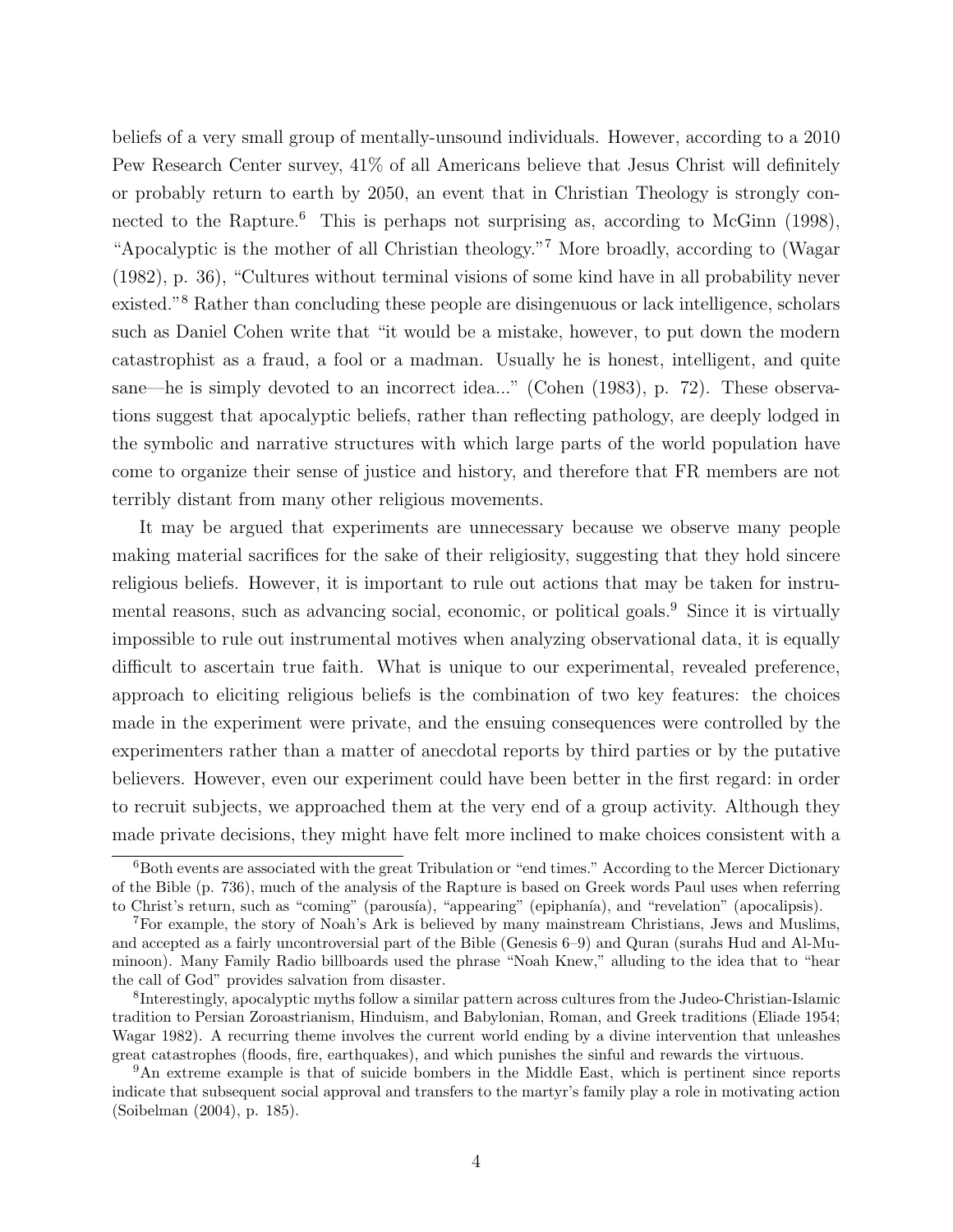full belief in the prophecy given the environment, perhaps even to make a statement toward the experimenters.

Religion has, of course, attracted vast attention in the social sciences and therefore we will discuss the relatively smaller literature on the demand side of the market for religion.<sup>10</sup> Ensminger (1997) relies on a transactions costs approach to account for conversion patterns to Islam as a function of the advantages of membership to trading networks, while Levy and Razin (2011) model a context where conversion (real or apparent) confers signaling benefits toward further social interaction. Compatible with that logic, economics fundamentals related to geography and trade feature prominently in recent empirical work on adherence to Islam (Michalopoulos, Naghavi, and Prarolo (2012) and Barro, Hwang, and McCleary (2010)). Closer to our framework, Durkin and Greeley (1991) formalize the Pascalian wager and test the basic predictions on time-series survey data about religion. Unlike ours, their model does not distinguish between actions (i.e., religious participation) and beliefs.<sup>11,12</sup> An interesting challenge is to empirically disentangle the causal links between economic fundamentals, religious actions, and true beliefs. Such investigation would benefit from a way to measure beliefs more reliably, and the incentivized approach we offer may be of help. Similarly, our paper complements the literature that utilizes survey data, such as that in the World Values Survey, to address the interplay between economics and religiosity (see for instance Barro and McCleary (2006) and Huber (2005)). Finally, our paper complements other work on belief anomalies and manipulation, including theoretical work on belief management through selective information acquisition (see for instance Carrillo and Mariotti  $(2000)$ , Bénabou and Tirole  $(2004)$ , and Compte and Postlewaite  $(2004)$ ) and directed belief choice for intrinsic reasons (see inter alia Brunnermeier and Parker (2005), Köszegi (2006), Bénabou and Tirole (2006), and Dal Bó and Tervio (2013)), as well as laboratory work suggesting non-Bayesian, but directed belief updating given materially self-serving information (Babcock and Loewenstein 1997; Babcock, Loewenstein, Issacharoff, and Camerer 1995), information about personal characteristics (Eil and Rao 2011; Möbius, Niederle, Niehaus, and Rosenblatt 2010; Svenson 1981), or information about performance of other people that the subject cares about (Massey, Simmons, and Armor 2011).<sup>13</sup>

<sup>&</sup>lt;sup>10</sup>The literature on the supply side of the market for religion is well surveyed by Iannaccone  $(1998)$ . There is also a body of empirical evidence on religion from laboratory experiments; see Hoffman (2012) for a review.

<sup>&</sup>lt;sup>11</sup>A substantial literature in philosophy has examined both the logic and premises of the Pascalian wager (e.g., Hacking (1972), Hajek (2003)), notably the assumption that the returns to belief are infinite in the state that God exists.

<sup>&</sup>lt;sup>12</sup>Palacios-Huerta and Santos (2004) study a demand for religion following a more distant approach– they consider an evolutionary competitive argument for religious preferences based on reduced risk aversion against uninsurable states.

<sup>&</sup>lt;sup>13</sup>Such departures, however, may be due to limitations in the quality of available feedback (Benoit and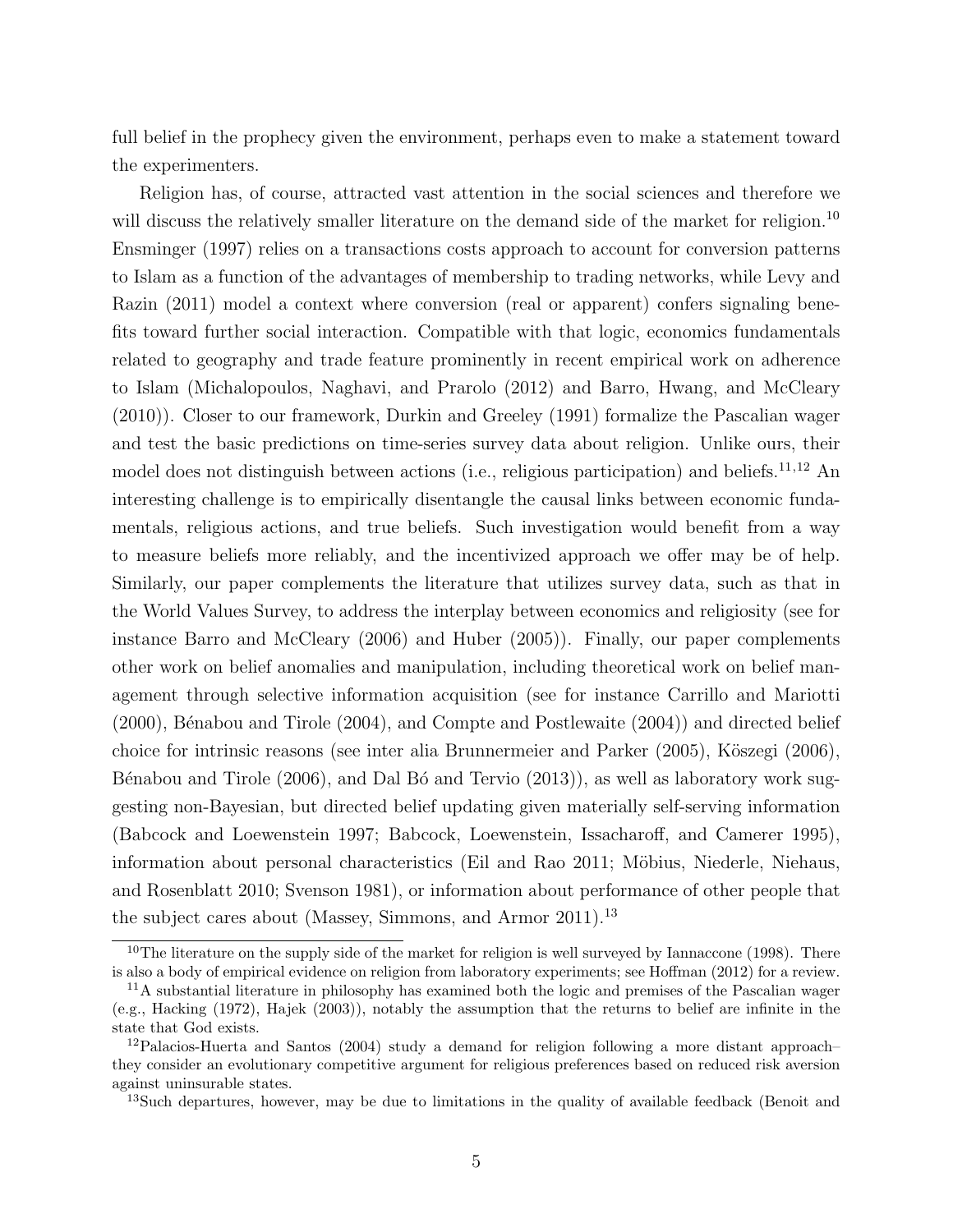The plan for the paper is as follows. The next section offers background on Family Radio. Section 3 outlines the experimental design, Section 4 presents the model, Section 5 presents the experimental results, and Section 6 concludes.

### 2 Background

Family Radio (henceforth FR) is a large Christian talk and music radio broadcasting network; by 2007 it was the 17th largest owner of radio stations in the United States in 2007 and had assets well above the hundred million dollar mark.<sup>14</sup> For nearly fifty years, FR had broadcast a program on weekdays called "Open Forum," in which the station's co-founder and president, Harold Camping, answers listeners' questions about the Bible.

In early 2005, Camping published a book called *Time Has an End: A History of the* World 11,013 B.C. to 2011 A.D. (Camping 2005), which contained purported biblical proofs that the Rapture—an event in which a selected few are transported directly to Heaven would occur on May 21, 2011. On this date, Camping predicted that "great earthquakes will occur" and those not raptured "will exist [for 5 months] in a world of horror and chaos beyond description" until October 21, 2011, when "God will completely destroy this creation and all of the people." An important aspect of Camping's prophecy was that money would have no value after the Rapture, neither for the saved or the damned. This aspect was emphasized repeatedly by Family Radio members in their interactions with us.

Camping's evidence for this prediction largely relies on biblical exegesis and numerology. For example, based upon verses in the Old Testament, Camping believed that the biblical flood involving Noah occurred in 4990 BC of the Roman calendar. Then, taking a statement in Genesis 7:4 ("Seven days from now I will send rain on the earth") as a prediction about the end of the world combined with a statement in Second Peter 3:8 ("A thousand years are like a day"), Camping concluded that the end of the world would occur in 2011, some 7000 years after the flood. Camping used other Bible passages to narrow down his prediction that Judgement Day would occur exactly 722,500 days from the date of Christ's crucifixion (April 1, 33), leading to the May 21, 2011 date. Camping repeatedly stated that there was "no longer any question" about this date, and that "the Biblical evidence is too overwhelming and specific to be wrong."<sup>15</sup> This certainty required resolving contradictions with

Dubra 2011) and a multi-attribute signal space (Santos-Pinto and Sobel 2005).

<sup>14</sup>This information as well as data on expenditures we refer to later is available through IRS 990 forms that all charities are required to publicly disclose.

<sup>&</sup>lt;sup>15</sup>In 1992, Camping wrote  $1994$ ?, a book in which he promoted September 6, 1994 as a potential date for the Rapture; he did not express certainty in this book. However, according to Family Radio literature, "important subsequent biblical information was not yet known, so this book was incomplete."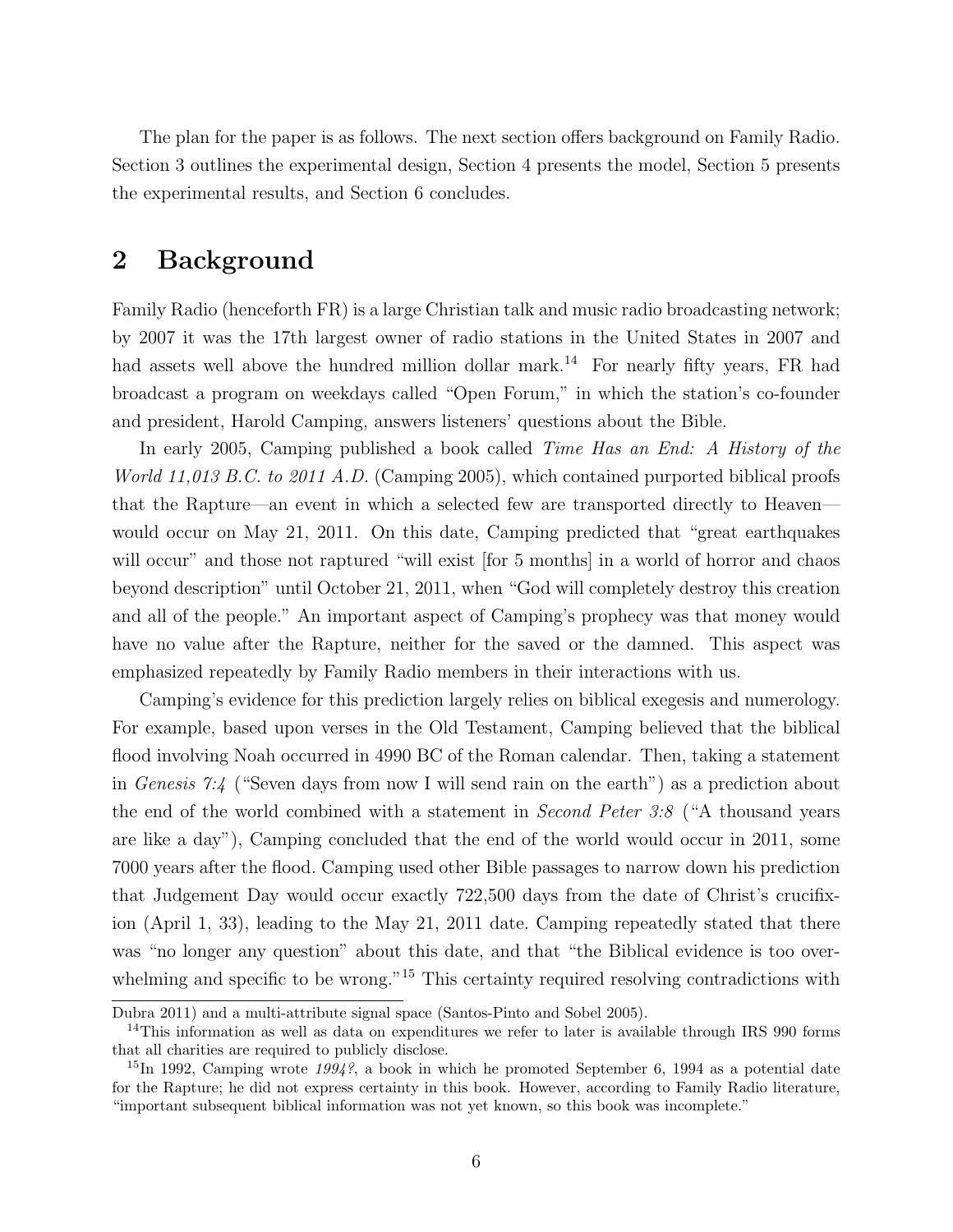scriptural discouragements to engage in apocalyptic date-setting (most notably the statement in Matthew 24:36 that "no man shall know" the exact date) and interpreting many ambiguous passages as metaphorically referring to the end of times. Faced with the same arguments, many other Christians who share the apocalyptic frame of mind, such as SDA members, did not believe in this prophecy.

In addition to the radio program, FR promoted the Judgement Day prediction by spending tens of millions of dollars to place 2000 billboards in over 40 countries and sending multiple R.V. caravans across North America. Camping also held weekly Bible studies at the Alameda Veteran's Memorial Hall, near the station's headquarters in Oakland, CA. By May of 2011, the story of Camping's prediction and his numerous followers was covered by many prominent news outlets, including Time Magazine, New York Times, Washington Post, Los Angeles Times, AP, and Reuters. Many of these reports mentioned that followers were engaging in various behaviors consistent with "end of the world" beliefs, such as spending down bank accounts.

### 3 Experimental Design

We designed an experiment with two goals. One was to elicit beliefs in Harold Camping's Judgement Day prophecy that the "End of the World" would occur on May 21st, 2011. The other was to study the elasticity of those beliefs given changes in the costs of holding them.

To elicit beliefs, we used the well known BDM method (Becker, DeGroot, and Marschak 1964) to elicit the indifference point between a \$5 present-dated check and some amount of money payable by a post-dated check in four weeks (a date intentionally set post-May 21). To understand the intuition behind the design, recall that Camping's prophecy implies that money would be useless after the Rapture. Therefore, money payable after May 21st would only hold value in the non-religious state in which the Rapture does not occur. A person with a higher belief in the prophecy would require a higher payment after May 21st to maintain indifference with \$5 payable today. For example, a risk-neutral person with no pure time preference and a 50% belief in the prophecy would require \$10 after May 21 to be indifferent with \$5 payable before May 21st, while a person assigning an 80% probability to the prophecy being true would instead require \$25 after May 21.

Before discussing the elicitation of the elasticity of the belief, it is useful to discuss how beliefs might change with their "price." In traditional economics, beliefs do not respond to prices because beliefs are formed mechanically through Bayes rule given a prior and objective signals about the environment. As we discuss formally in the model presented in Section 4,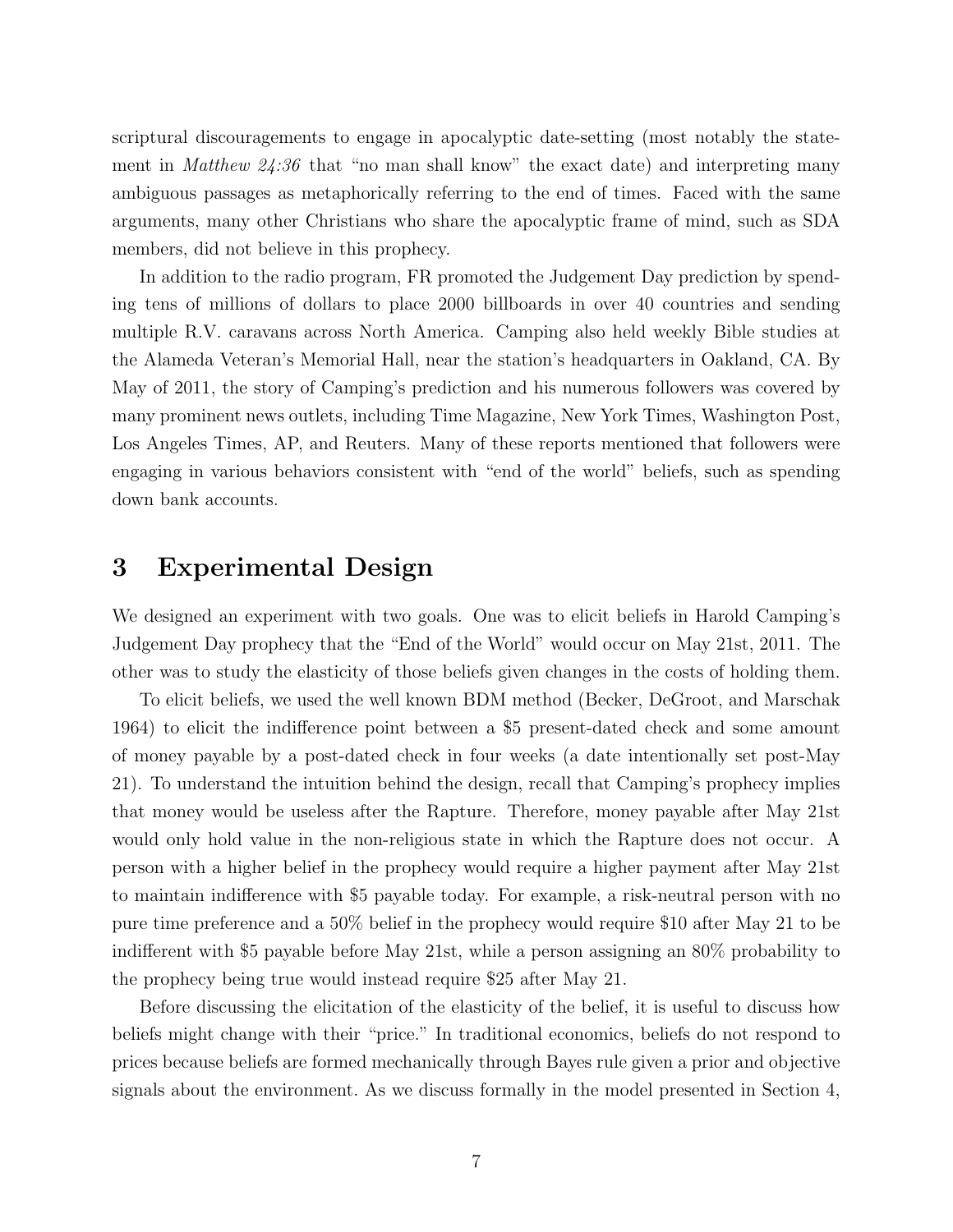our experiment is premised on the idea that people can choose beliefs to balance costs and benefits. A person might choose to believe in the Rapture because this is thought to earn salvation. However, this belief will cause other decisions to be distorted relative to what the prior belief would warrant, which creates a cost in terms of materially driven expected utility. For example, the person may overinvest in efforts to spread the word about May 21st, and make financial decisions in the experiment (as well as outside) as if there were no future. One can imagine that if the cost in terms of suboptimal material decisions becomes more likely, more individuals may decide to forgo the full belief.

In order to experimentally vary the cost of suboptimal beliefs, we randomly assigned participants to two treatment conditions which corresponded to different probabilities that the participant's payment would be tied to his decision in the BDM scheme. Specifically, participants were informed that their decision elicited by the BDM method would be implemented with either a 6% or a 50% probability: these probabilities were chosen in order to maximize the range of expected future payments while staying within our experimental budget. This variation defined the two treatment *conditions* in our experiment. Note that the cost of a distorted belief to a participant varied with the implementation probability, allowing us to test the null hypothesis of a zero price elasticity of beliefs. The experiment was run with two distinct subject *groups*: FR members and SDA members, which yields a 2x2 group-condition matrix. SDA members hold beliefs similar to those of FR members concerning the existence of the Judgement Day and the Rapture, except that SDA members do not claim to know the precise date.

Importantly, the FR and SDA samples should not be interpreted as treatment versus control subjects since membership is obviously endogenous. The reason we use the SDA sample is to see whether people who hold a belief system that is almost identical to that of the Camping followers, apart from the specific date prediction, tend to have what we think would be normal money-time preferences. If this is the case, it would alleviate concerns that results for the FR members are driven by an inability of subjects to understand the experimental decision, or due to a lack of trust in us as experimenters to deliver on promised future payments.

At this point it is worth making two methodological points. First, in eliciting beliefs, one might prefer to use a method that is robust to risk aversion, such as that by Karni (2009). Unfortunately, using such a method is not possible in our situation as it would require making immediate payments contingent on states that are unobservable (e.g., the Rapture taking place) at the time of payment. However, as we will discuss later, the presence of any reasonable level of risk aversion would not significantly affect our quantitative conclusions. Second, one might consider a potentially more natural experimental design in which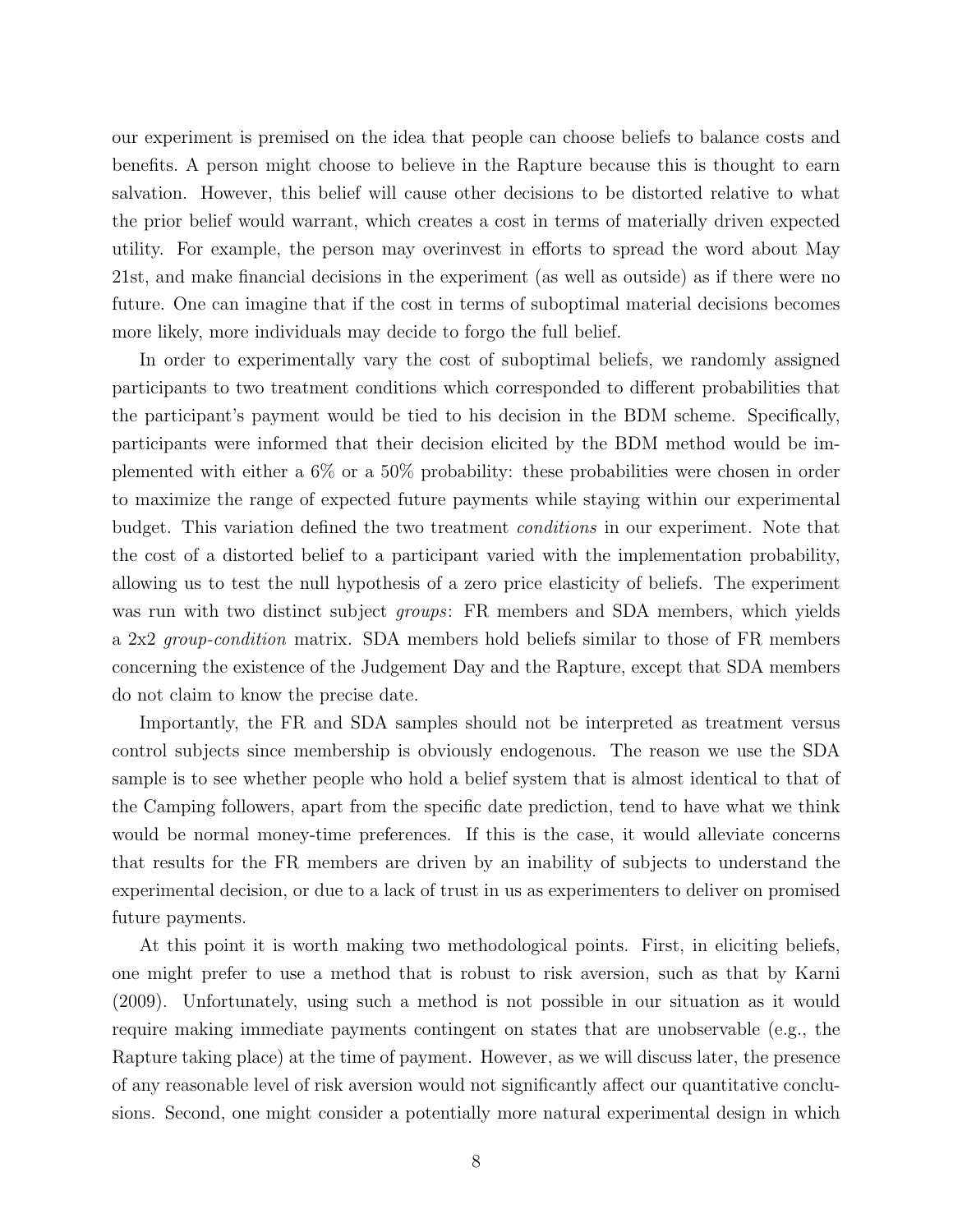we vary the experimental payments, rather than the probability of implementation, across the two conditions. This design poses additional problems if individuals are risk averse: payment manipulations can induce changes in declared cutoffs that reflect differences in the curvature of the utility function, rather than changes in underlying beliefs. As we demonstrate in the theory section, we avoid this confounder when manipulating the probability of implementation.

#### 3.1 Subject recruitment

FR volunteers were solicited from outside a Bible study led by Harold Camping in a public hall in Alameda, California, on two consecutive Sundays, May 8th and 15th, 2011. SDA volunteers were solicited from the congregation of an SDA church in San Francisco, California, on Saturday, May 14th, 2011 (SDA services are on Saturdays). We estimate that both the Family Radio Bible study meetings and the SDA service were attended by about 100 adults each.<sup>16</sup>

For both groups, we set up a table outside the building where each group met, and upon exit we asked people if they would like to participate in a survey concerning their beliefs. From a design perspective, this recruitment strategy is not ideal if one worries that recent participation in a group activity may affect responses, but there was no other way in which we could approach these subjects. Potential participants were informed that they would receive five dollars cash for participating, that after the initial part of the survey they would get to make decisions that could generate further earnings, then answer a final questionnaire, and that we would donate three dollars to their organization for each completed survey.<sup>17</sup> About half of the potential subjects we talked with declined to participate after reading the consent form.

It is likely that our recruitment method induced some selection with both groups. First, we likely faced the standard experimental selection problem: the higher a person's valuation of time, the less likely participation is. Second, some members from both groups told us they thought participating seemed too much like gambling, or was a form of work which, according to their beliefs, should not be done on the Sabbath (Sunday for FR members and Saturday for SDA members). Those who refused to participate on these grounds are likely to be stricter Christians than those who did participate, so selection seems to be against hardcore members of the groups.

<sup>&</sup>lt;sup>16</sup>We chose to administer the survey to the San Francisco SDA congregation because they were the nearest SDA Church to the Family Radio Bible study that responded to our request to survey its members after a service.

<sup>&</sup>lt;sup>17</sup>The donation to the organization helped us garner approval from the organizers of each group.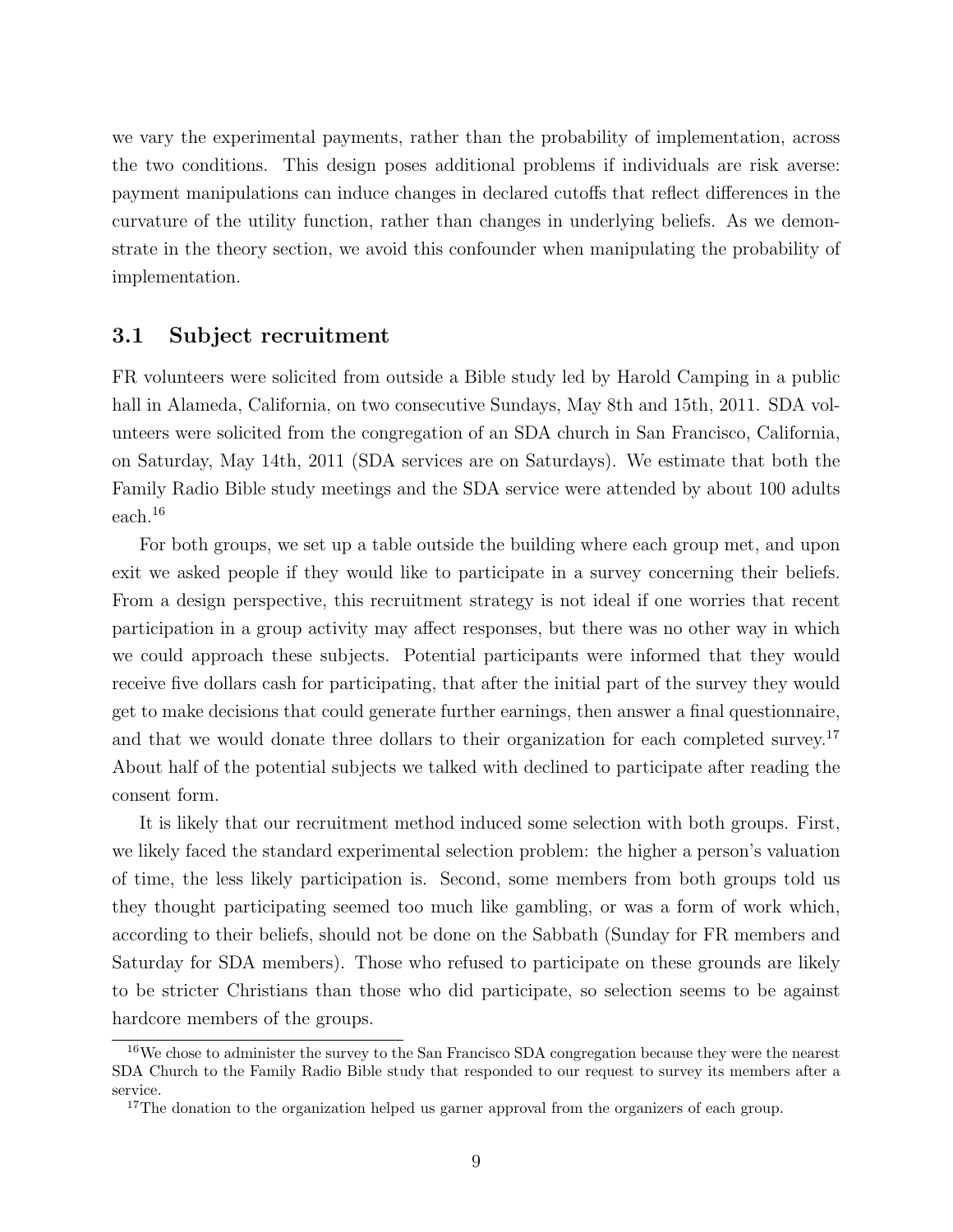### 3.2 Participant instructions and experimental interaction

Upon obtaining written consent, participants within each sample were randomly assigned to one of two treatment conditions and given the appropriate decision packet.<sup>18</sup> They were informed that their answers would not be made public, nor would we collect personally identifiable information. Furthermore, every effort was made to ensure that participants did not talk among themselves and that they made all decisions privately.

Subjects answered two sets of questions and were asked to make a decision between receiving 5 dollars today and different amounts of money in four weeks. The subjects knew the result of this decision would only be implemented with a particular probability (6% or 50% as indicated by their treatment condition). If implementation was selected by the randomization device (flipping coins), the researchers would determine the actual payoff through the BDM lottery described below. Depending on the participant's decision, the subject was either written a present-dated check for 5 dollars or a four-week-post-dated check for the payoff amount.<sup>19</sup> This payment by check was in addition to the 5 dollars paid in cash for participation. Payments took place in a removed station. No visible differences in the form or procedure of payment took place across subjects depending on their decisions.

We explained the BDM method in a simple fashion. Participants were presented with a picture of 50 circles—representing 50 small balls in bag—with a dollar amount associated with each circle/ball ranging from \$1 to \$500. We instructed subjects to circle all of the amounts they would prefer to have in four weeks as opposed to 5 dollars today. As expected, some subjects did not immediately understand the BDM method and were consequently helped by one of the researchers.<sup>20</sup> We refer to the smallest amount circled as the "cutoff"amount. If they preferred 5 dollars today instead of any of the amounts in four weeks, they were instructed to circle a box stating "I prefer \$5 today." Subjects were also told that a ball would be drawn, and that if the ball drawn showed an amount lower than the cutoff they would be paid 5 dollars that very day, and that if the ball showed an amount larger or equal than the cutoff then they would be paid the amount shown by the ball in four weeks. Conditional on choosing a 5 dollar cutoff and having the random ball draw implemented, the expected value of playing the game was 79 dollars.

<sup>&</sup>lt;sup>18</sup>The online appendix includes a thorough description of the instructions as well as copies of the decision packets for the 50% treatment from both groups; the 6% packet is identical up to the stated probability.

<sup>&</sup>lt;sup>19</sup>In addition to postdating the check and including the memo "Do not cash this check until [4 weeks hence]," we instructed the bank to temporarily put a stop on the checks for four weeks, and informed participants this had been done.

<sup>&</sup>lt;sup>20</sup>In these cases, we asked participants to imagine a ball with a particular amount was selected and decide if they would rather "receive that amount in 4 weeks or receive \$5 today." We roughly estimate that around 20% of both groups required some assistance with the BDM mechanism. Given the consistency of the cutoff decisions within groups, we believe it is unlikely that the assistance had any effect on decisions.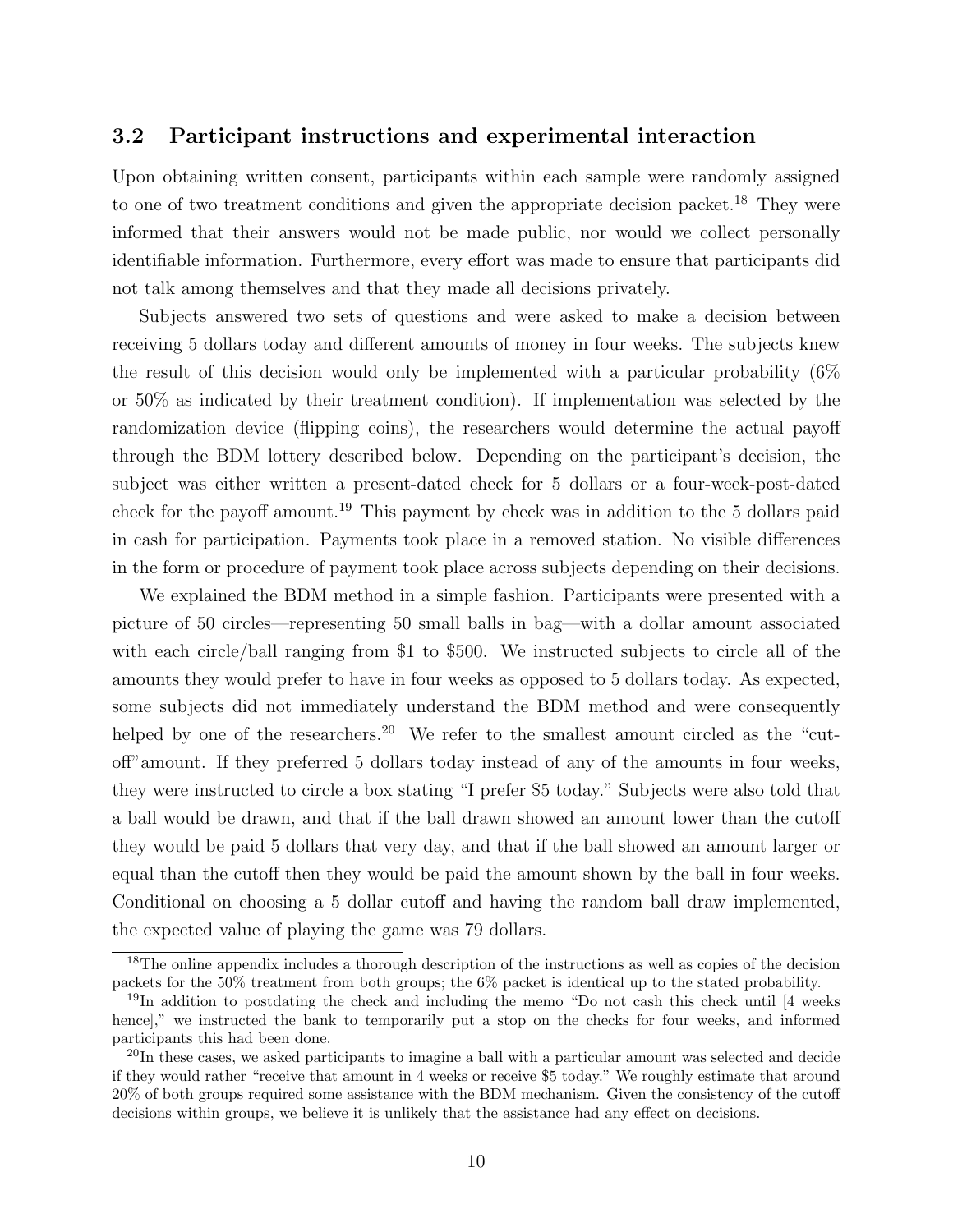We surveyed 27 FR members and 29 SDA members. Of the 27 FR members, four were excluded before we analyzed the data. We excluded a mother and daughter pair, as we observed the mother break protocol and approach the daughter to discuss the experiment; we excluded two other subjects because they were merely observers, not Family Radio members.<sup>21</sup> Thus, our sample for analysis contains 23 FR and 29 SDA subjects.

### 4 Theory

In the previous section, we argued intuitively that our experimental design can elicit the beliefs about a specific religious statement and measure the elasticity of beliefs by manipulating the cost of beliefs. In this section we develop a model of a more general experimental protocol with these characteristics, demonstrate when and how it works, and connect it to our specific experimental design. If the reader is not interested in a theory of faith, and content with the intuitive explanation of our identification approach, this section can be skipped.

In the model, individuals choose their religious beliefs to maximize expected utility in a way resembling the Pascalian wager, trading off a potential spiritual payoff from holding stronger religious beliefs against the potential material costs from suboptimal decisions that follow from those beliefs.<sup>22</sup> We first model individual behavior in the absence of experimental interaction, and then we explicitly model how the experiment can help characterize religious beliefs. Proofs are relegated to the appendix.

#### 4.1 Model: Structure and payoffs

There are three periods, which we discuss in reverse order. In period 3, one of two states of nature is realized: the "religious" or the "non-religious" state. The religious state could be one in which God exists or in which the Rapture occurs on May 21st. If the religious state is realized, the agent receives a spiritual payoff, discussed below. There is a continuum of agents indexed by their prior belief  $\pi \in [0, 1]$  that the religious state will occur. In period 2, the agent chooses an action  $a \in \mathbb{R}$ , which leads to an expected *material payoff*. For example, the action could be attending church or spreading the word about May 21st, leading to a

 $^{21}$ It became apparent that the mother was a FR member, but did not speak English, while the daughter was not a FR member and was there to accompany her mother. The non-Family Radio members identified themselves to us as such after the experiment.

 $22$ In a previous version of the paper, we modeled the decision as a (similar) tradeoff between anticipatory utility from religious beliefs and material costs from suboptimal choices. As these two models lead to similar results, we stick with the current model as it is significantly more parsimonious.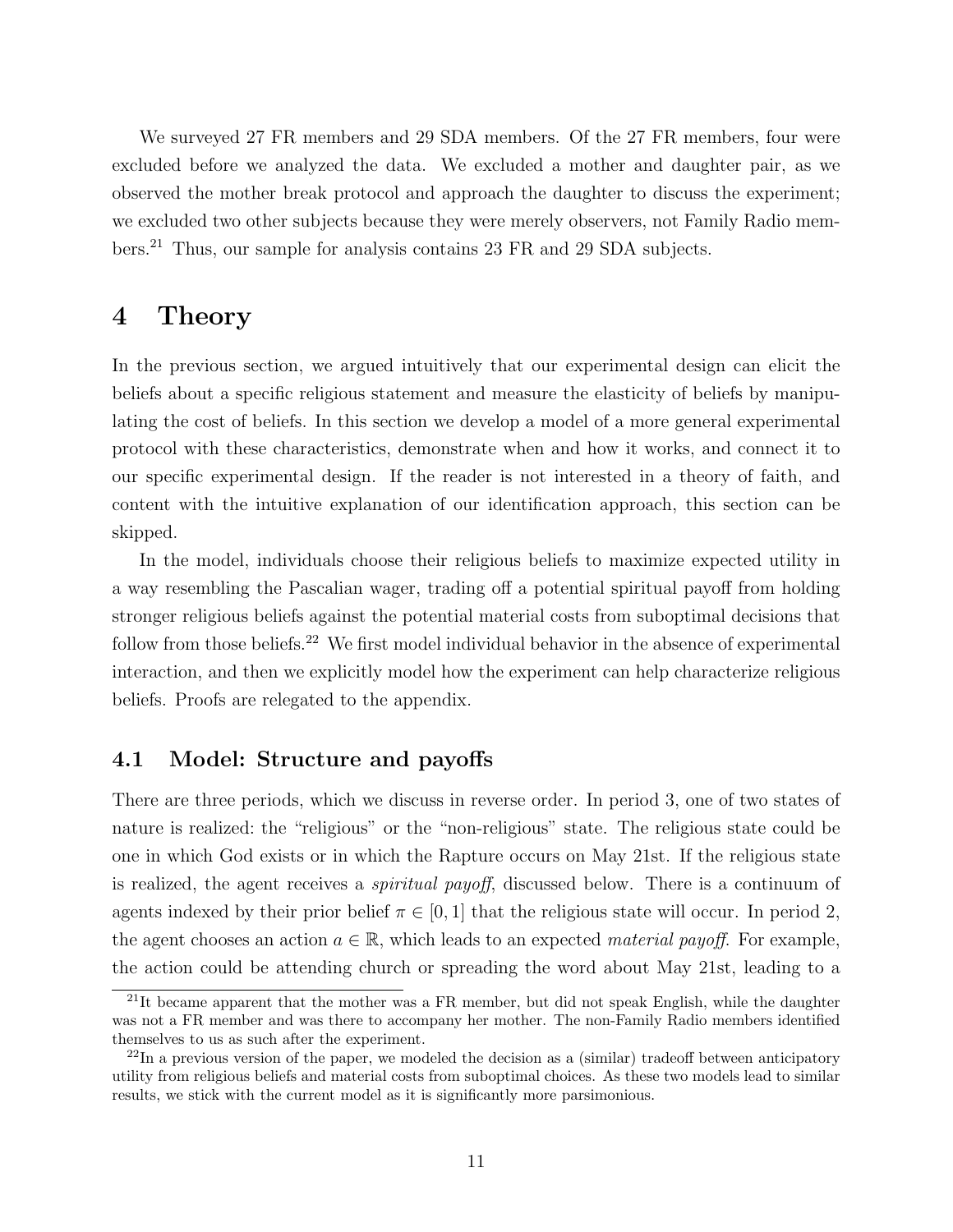certain material cost of time or effort and expected material benefits of answered prayers or avoided divine punishment. We assume that there is a unique action choice that maximizes the expected material payoff, which is strictly increasing in the agent's prior.<sup>23</sup> In period 1, in the major deviation from standard economic models, we allow the agent to choose a belief  $\hat{\pi} \in [0, 1]$  in the religious state.<sup>24</sup>

We assume that there is a potential benefit to the agent from deviating from his prior. Specifically, we model the spiritual payoff  $U_r$  as an increasing function of the chosen belief  $\hat{\pi}$ , capturing the common feature of religion that salvation is conditional on belief.<sup>25</sup> Although many of our results hold given general functions  $U_r(\hat{\pi})$ , we assume a stark functional form:<sup>26</sup>

$$
U_r(\hat{\pi}) = \begin{cases} u_r > 0 & \text{if } \hat{\pi} = 1 \\ 0 & \text{otherwise} \end{cases}.
$$
 (1)

This functional form has the benefit of simplifying many of the results, and is also realistic: a common theme in religious doctrine is that doubtless belief, or "faith" is required for salvation.<sup>27</sup>

There is also a cost to choosing incorrect beliefs. Following the literature on optimal belief choice with anticipatory utility (Brunnermeier and Parker 2005), we require that the agent's action decision be consistent with the chosen belief. Consequently, as the agent chooses a belief that deviates farther from his prior, he chooses an action that deviates farther from the optimal action, leading to a lower expected material payment. To capture this deviation penalty succinctly, we introduce a penalty function  $p(\hat{\pi}, \pi)$ .<sup>28</sup> This function captures the

<sup>&</sup>lt;sup>23</sup>This assumption can be microfounded in multiple ways. As an example, consider a person choosing a level of prayer intensity a. Let the effort cost be an increasing, differentiable, and convex function of the action –  $c(a)$  – and the material benefit be an increasing, differentiable, and concave function –  $b(a)$  – which accrues only in the religious state. This leads to a material payoff of  $\pi b (a) - c (a)$ , which has a unique maximizer  $a^*(\pi)$  that is increasing in  $\pi$ . Assuming that  $b(a)$  satisfies the Inada conditions further guarentees that  $a^*(\pi)$  is *strictly* increasing in  $\pi$ .

 $^{24}$ Following much of the economics literature on belief manipulation, we abstract from the process by which beliefs are chosen. It is often hypothesized that individuals may select sources of information in a way that introduces bias and then omit to correct for that bias when processing their information. Pascal himself considered that the choice of beliefs may follow a less than instantaneous process that relies on self-selecting into religious practices and environments.

 $^{25}$ The mapping of belief to salvation is central to Pascal's arguments and, according to Durkheim, "The first article in every creed is the belief in salvation by faith." (Durkheim 1915) (p. 416). This mapping is evident in many passages of the Bible (e.g., John 3:16-18: "Whoever believes in him shall not perish but have eternal life...but whoever does not believe stands condemned...).

 $^{26}$ This discontinuous formulation is not necessary for our main result below on the emergence of faith. We revisit this issue after presenting our results.

<sup>&</sup>lt;sup>27</sup>The Bible strongly differentiates rewards to full believers relative to all others (e.g., James 1:6: "But he must ask [of God] in faith without any doubting...For that man ought not to expect that he will receive anything from the Lord.")

<sup>&</sup>lt;sup>28</sup>Pascal's simplest formulation involved a spiritual benefit and no costs from beliefs, yielding a simple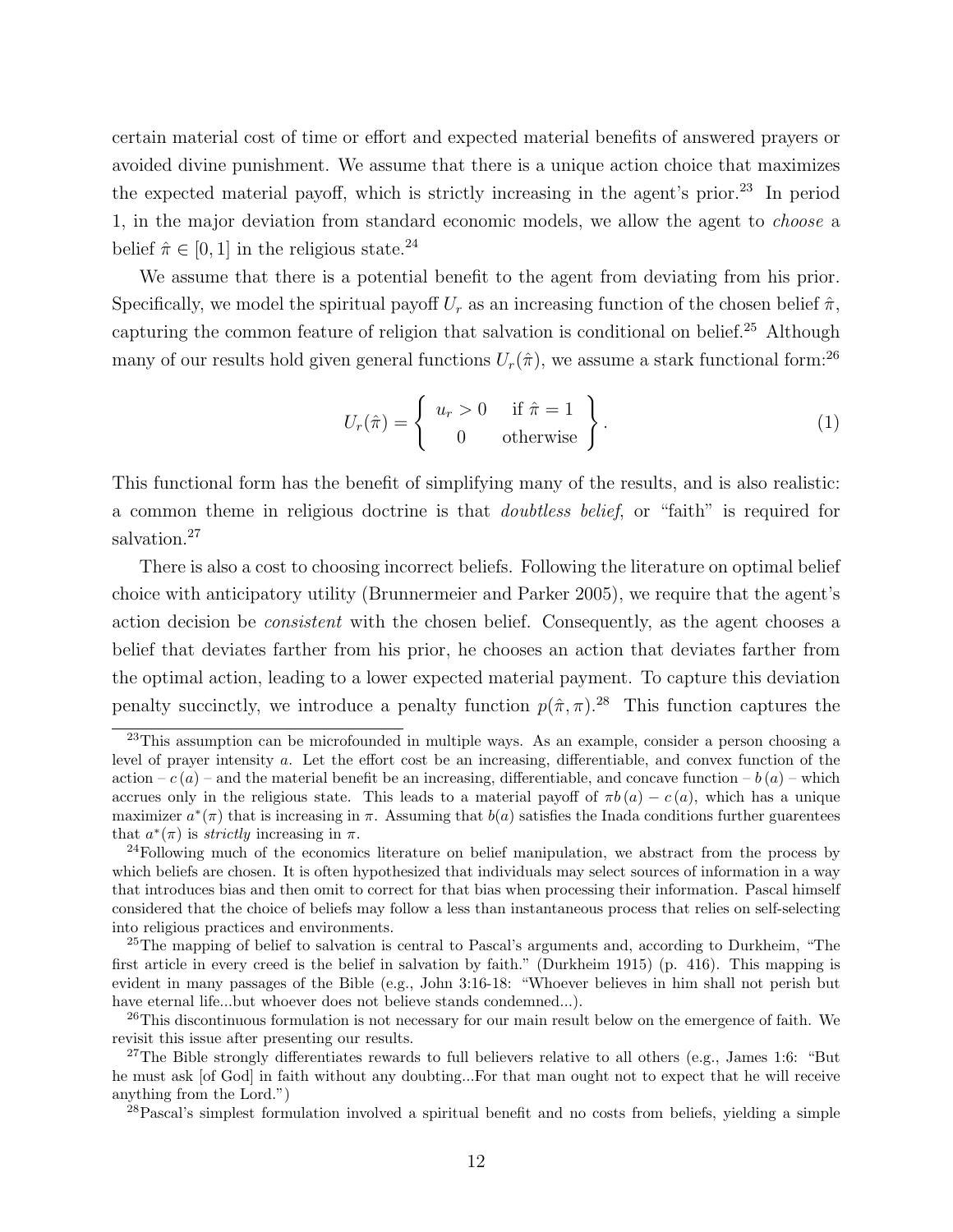difference in expected material payoff – calculated using the agent's prior – between taking the (material-payoff-maximizing) action associated with the prior and the action associated with the chosen belief. We assume that  $p(\hat{\pi}, \pi)$  is continuous, twice-differentiable, minimized at 0 when  $\hat{\pi} = \pi$ , so the penalty increases as  $\hat{\pi}$  deviates farther from  $\pi$   $\left(\frac{\partial p(\hat{\pi}, \pi)}{\partial \hat{\pi}}\right) \leq 0$  for  $\hat{\pi} \leq \pi$ ).<sup>29</sup>

Given these assumptions, the agent will choose a belief  $\hat{\pi}$  given his prior  $\pi$  to maximize:<sup>30</sup>

$$
U\left(\hat{\pi},\pi\right) = \pi U_r(\hat{\pi}) - p(\hat{\pi},\pi),\tag{2}
$$

#### 4.2 Predictions: Extreme Beliefs and Belief Elasticity

The agent's maximization problem is intuitive: the benefit of faith is the spiritual payoff in the religious state, while the cost is a distorted action in the non-religious state. An agent with a low prior on the religious state perceives the spiritual benefit as unlikely and the cost from a distorted action as likely, rendering faith an unappealing choice. As the prior rises toward 1, the expected cost monotonically falls toward zero, and the expected benefit monotonically rises to  $u_r$ . Therefore, there is some prior  $\pi' < 1$  for which expected costs equal benefits, and all agents with a higher prior will choose full belief (we assume the marginal type, being indifferent, remains skeptical). This is established in our first,

**Proposition 1** If  $u_r > 0$ , then there exists a type  $\pi' \in (0,1)$  such that all types  $\pi > \pi'$ choose to fully believe in the religious state (they set  $\hat{\pi} = 1$ ) and all types  $\pi \leq \pi'$  remain skeptics and retain their priors (they set  $\hat{\pi} = \pi$ ).

There are three aspects to this result: full believers will emerge, others will instead retain their priors, and there is no partial belief manipulation. While our formulation of spiritual payoffs in (1) matters for the last aspect (so partial faith may be observed with a continuously increasing spiritual payoff  $U_r(\hat{\pi})$ , it is not necessary for the first two.<sup>31</sup>

dominance argument. Anticipating possible objections, he added two expected value arguments which allow mistaken beliefs to carry a penalty (Hacking 1972), just as we model here. In order to justify belief by those who are strongly skeptical, Pascal invoked infinite payoffs from Heaven, implying that any person with a non-zero prior should choose to believe.

<sup>&</sup>lt;sup>29</sup>Returning to the previous prayer example,  $p(\hat{\pi}, \pi)$  can be written as  $[\pi b(a^*(\pi)) - c(a^*(\pi))] - [\pi b(a^*(\hat{\pi}))$  $c(a^*(\hat{\pi}))$ , where  $a^*(\pi) = \arg \max_{\pi} b(a^*(\pi)) - c(a^*(\pi))$ . Given our previous assumptions, the assumptions in the text about  $p(\hat{\pi}, \pi)$  hold.

 $30\,\text{We drop from the maximization problem the material payoff from the optimal action associated with }$ the agent's prior  $-\left[\pi b(a^*(\pi)) - c(a^*(\pi))\right]$  in the prayer example – as it is a constant.

<sup>&</sup>lt;sup>31</sup>Consider  $U_r(\hat{\pi})$  to be continuously increasing and differentiable. The result that an interval of types choose a full belief  $\hat{\pi} = 1$  just requires that  $\frac{dU_r(\hat{\pi})}{d\pi} > 0$  in a neighborhood of  $\hat{\pi} = 1$ , because  $p(\hat{\pi}, \pi)$  has slope zero at  $\hat{\pi} = \pi$ . That those with low enough priors must engage in no belief manipulation still obtains under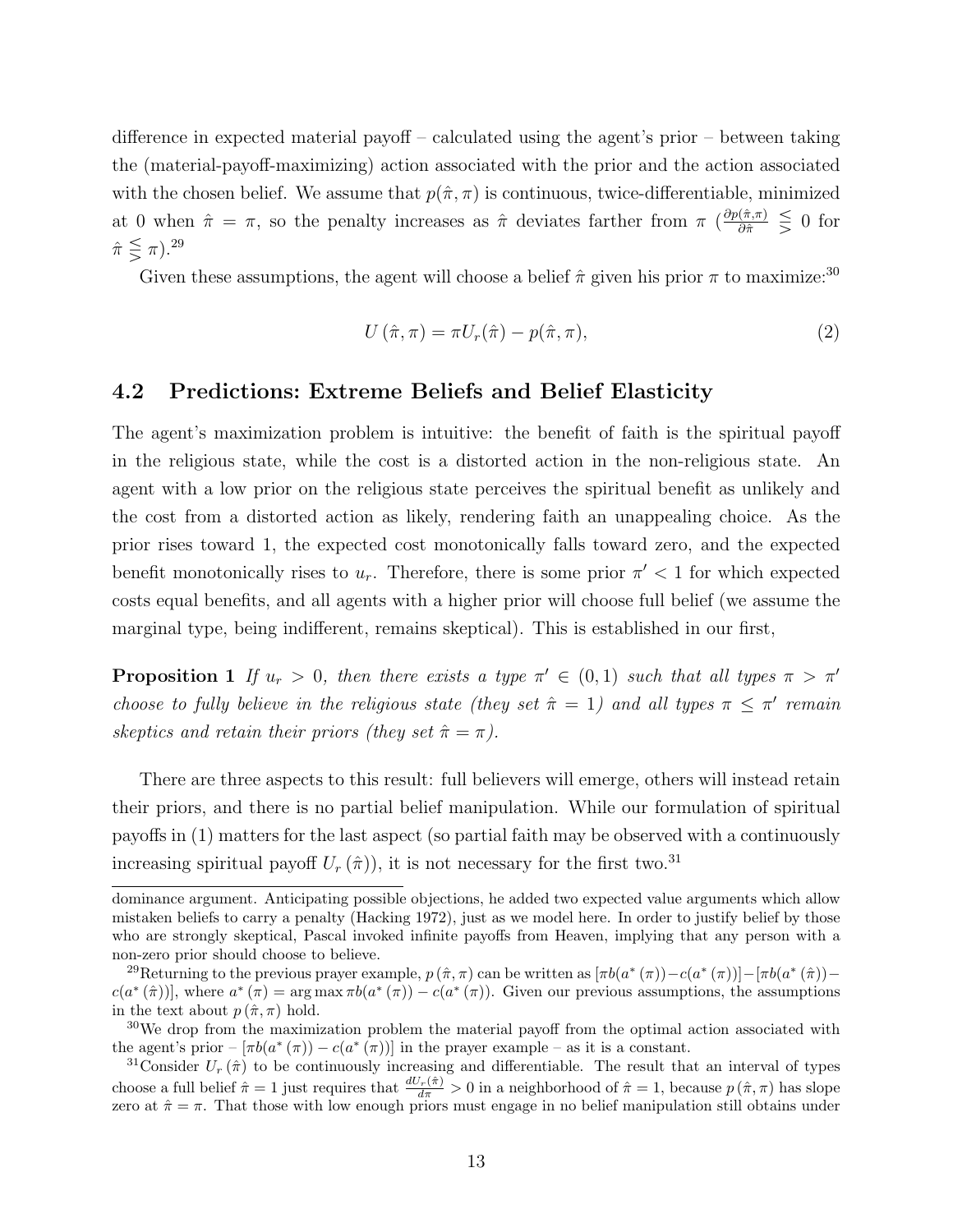The second prediction of the model is that chosen beliefs change in response to changes in the penalty function. For example, if there is a larger penalty for deviating from priors – e.g., a religion demands more costly actions from believers – then, the number of people who choose to believe fully will fall. To formalize this logic, define  $\tilde{p}(\hat{\pi}, \pi)$  as universally more costly than  $p(\hat{\pi}, \pi)$  if  $\tilde{p}(\hat{\pi}, \pi) > p(\hat{\pi}, \pi)$  when  $\hat{\pi} \neq \pi$  (recall that, by definition,  $\tilde{p}(\pi, \pi) =$  $p(\pi, \pi) = 0$ . Given this, we show:

**Proposition 2** If  $u_r > 0$ , a change from  $p(\hat{\pi}, \pi)$  to the universally more costly penalty function  $\tilde{p}(\hat{\pi}, \pi)$  leads to a higher indifferent type  $\pi'$  and consequently a smaller interval of priors leading to full belief.

### 4.3 Experiment: Measuring Beliefs and Testing Elasticity

Our experiment was designed to achieve two objectives: to measure beliefs in a religious state using an incentive compatible mechanism and to test if these beliefs would change given a higher material cost to distorted beliefs.

For measurement, the particular nature of the religious belief in the Rapture – that money will have no value once the Rapture occurs – eliminates the possibility of some desirable belief-elicitation mechanisms. For example, to the best of our knowledge, mechanisms that are robust to risk-aversion (see Karni (2009), inter alia) require agents to value monetary payments in all states of the world following the resolution of uncertainty. As an alternative, we used a BDM-like mechanism in which the agent makes a set of choices between an immediate monetary payment of \$5 and different (larger) monetary payments to be received after May 21st, with each choice having the potential to be implemented.<sup>32</sup> Following the standard logic on the BDM mechanism, the agent's optimal decision is simple: choose the immediate payment unless the later payment is so large that its expected utility is higher. Given a utility function  $u(\cdot)$ , wealth w, a discount factor  $\delta$ , and a belief in the Rapture  $\hat{\pi}$ , the agent will switch to the later payoff at the cutoff choice:

the mild assumption that  $\lim_{\hat{\pi}\to 0}U_r(\hat{\pi})=0$ . In addition, the qualitative results on elasticity established later will hold if  $p(\hat{\pi}, \pi)$  is not too convex given the other parameters in the model.

<sup>&</sup>lt;sup>32</sup>More formally, in our protocol, the agent expresses a cutoff decision  $x \in [1, 500]$ . This cutoff expresses the lowest amount the subject would be willing to accept in four weeks in exchange for an amount \$5 payable today. A random number  $y \in Y$  is drawn, where Y is a finite set of values with typical element  $y_i$  lying between 1 and 500, and where each value  $y_i$  is drawn with probability  $h(y_i)$ , with  $H(y_i)$  denoting the associated cumulative probability. If  $y \leq x$  then the subject gets paid \$5 through a present-dated check. If  $y > x$ , then the subject gets paid y through a check post-dated by four weeks. Then, the subject's expected material payoff from the implementation of the experiment can be written as:  $v(x, \pi) \equiv H(x) u(5) + \delta(1 \pi$ )  $\int_{x}^{500} u(y) h(y) dy$ .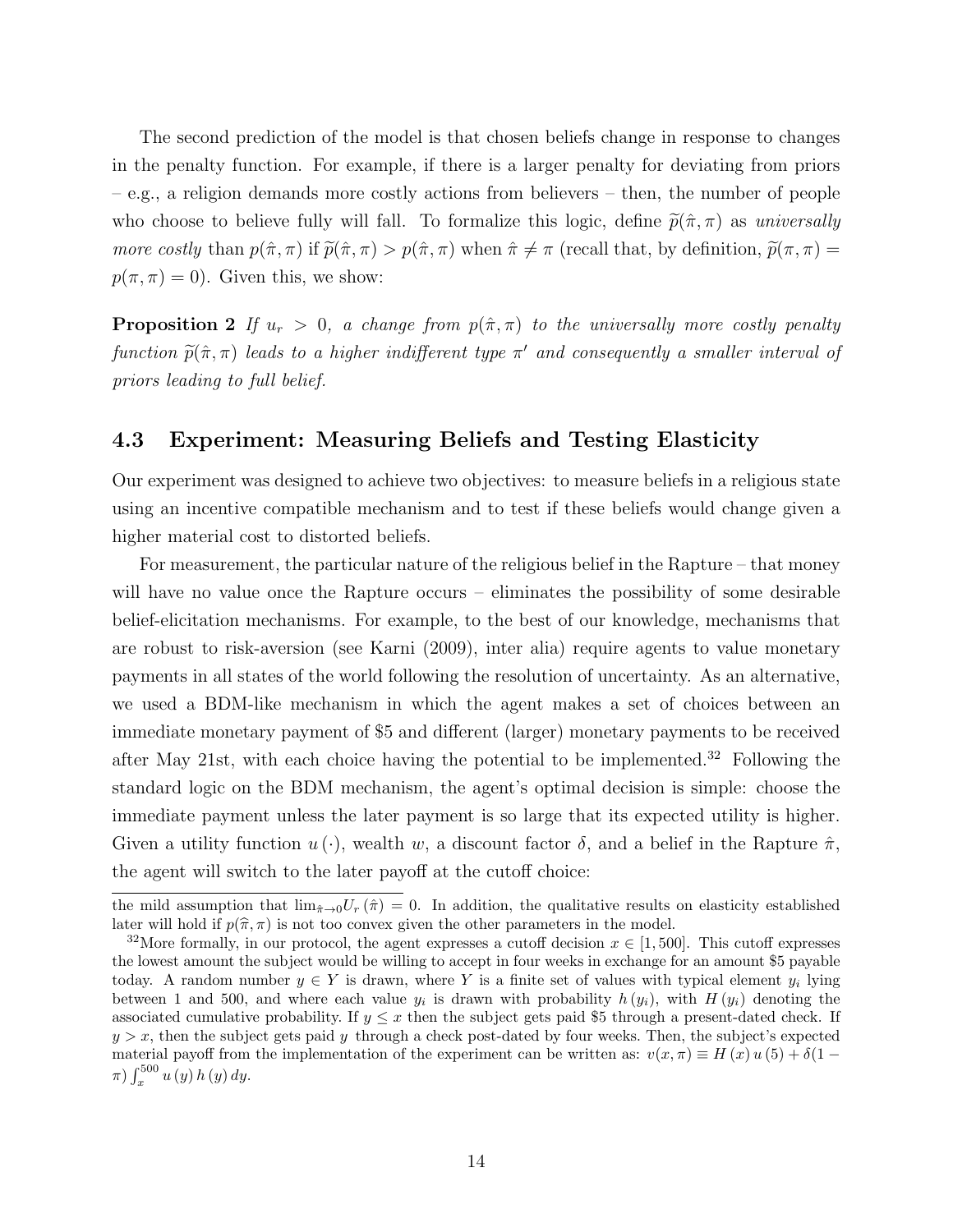$$
x^{\ast}(\hat{\pi}) = u^{-1}\left(\frac{u\left(w+5\right)}{\delta\left(1-\hat{\pi}\right)}\right) - w.\tag{3}
$$

Our mechanism is not robust to risk-aversion: knowledge of  $u(\cdot)$  and w is required to back out beliefs  $\hat{\pi}$ . In the results section, we use risk-neutrality as a baseline as it leads to a particularly simple formula for beliefs:  $\hat{\pi} = 1 - \frac{5}{\delta x^*}$ . We then show that the results are very robust to different assumptions about risk aversion. Note that equation 3 links beliefs with experimental choices regardless of the origin of beliefs; i.e., if people retain their priors rather than choosing beliefs as we have modeled, the same equation holds with  $\hat{\pi}$  replaced by  $\pi$ .

To measure elasticity, we experimentally modify the penalty function by varying the probability q that, after the subject chooses a cutoff, the BDM mechanism will actually be implemented.<sup>33</sup> To understand this experimental manipulation, consider the effect of augmenting the model with the experiment. That is, in period 2 the agent must additionally choose a cutoff x (which must be consistent with his chosen beliefs); then a first draw determines if the mechanism will be implemented at all and, if it is, a second draw determines the implemented choice, leading to a monetary payment now (period 2) or later (period 3), depending on the agent's cutoff decision. Define the expected experimental payoff to the subject choosing a cutoff x given a prior  $\pi$  as  $q \cdot v(x, \pi)$ . The agent maximizes this expected experimental material payoff by choosing the cutoff  $x^*(\pi)$  defined above. If the agent chooses a different belief  $\hat{\pi}$ , he is required by consistency to choose cutoff  $x^*(\hat{\pi})$ , which under the prior  $\pi$  leads to a lower expected payoff. In other words, the net effect of adding the experiment is a modification of the penalty function from  $p(\hat{\pi}, \pi)$  to  $\tilde{p}(\hat{\pi}, \pi)$ :<sup>34</sup>

$$
\widetilde{p}(\hat{\pi}, \pi) \equiv p(\hat{\pi}, \pi) + q(v(x^*(\pi), \pi) - v(x^*(\hat{\pi}), \pi)),
$$

which implies,

**Corollary 1** (To Proposition 2)As an increase in the probability of implementation q leads to a universally more costly penalty function, it leads to a higher indifferent type  $\pi'$  and consequently a smaller interval of priors leading to full belief.

If changes in  $q$  led to changes in reported beliefs it would mean that incentives shape

<sup>&</sup>lt;sup>33</sup>For simplicity, we assume that the experimental payoff is separable from the previously discussed, nonexperimental, expected material payoff.

 $34A$  potentially more natural method of modifying the penalty function is to vary prizes across experimental treatments rather than the probability of implementation. However, this method introduces income effects. If utility is concave, it becomes impossible to disentangle effects stemming from changes in income versus changes in beliefs. Our manipulation of  $q$  avoids this identification pitfall.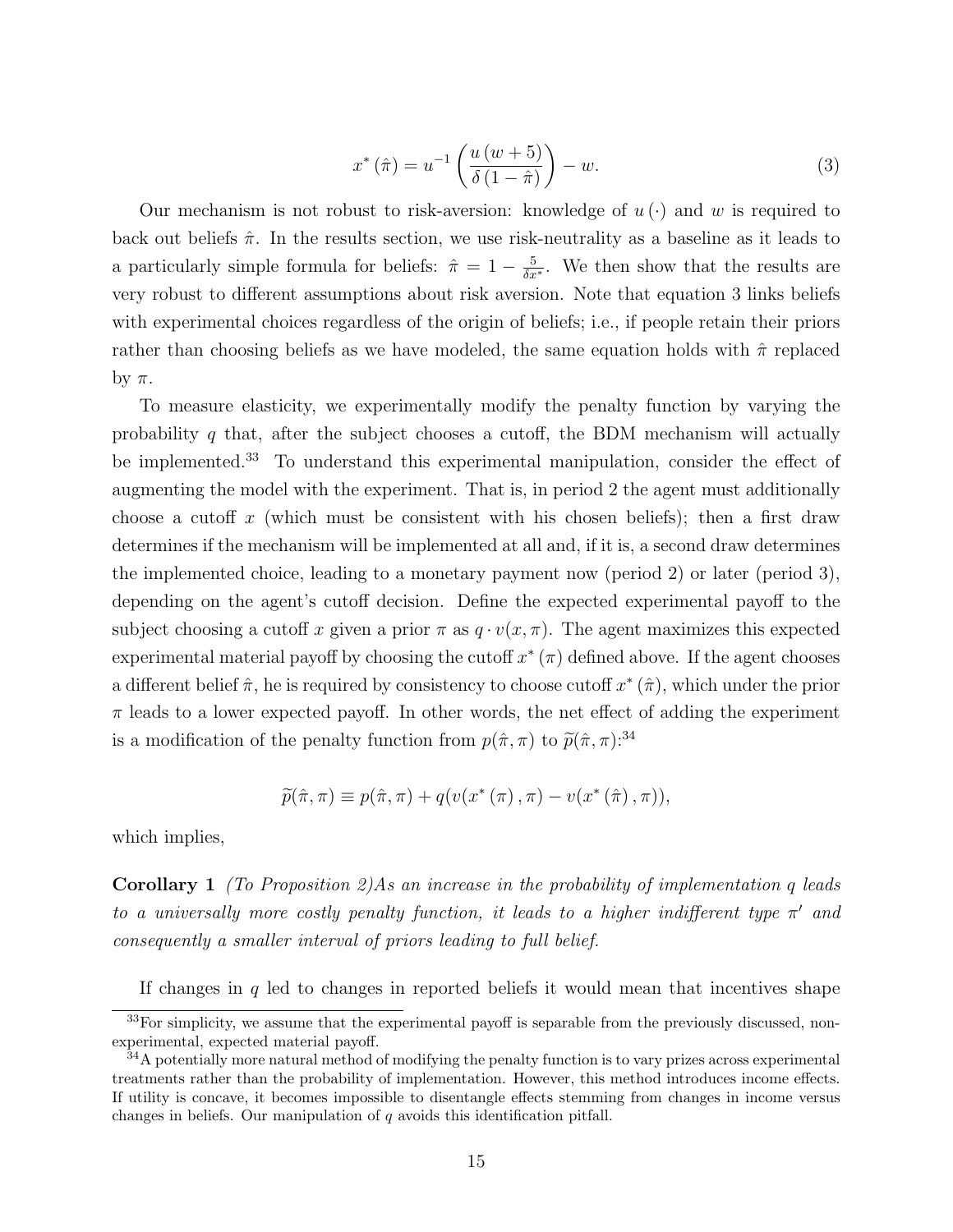beliefs. Unfortunately, given our setup, the opposite is not true: finding a zero elasticity does not imply that choice is absent from the process of belief formation. Various possibilities could deliver a zero elasticity. One is that there are no marginal subjects around  $\pi'$  in our sample. If small changes in the prior  $\pi'$  that separates full believers from skeptics occur but there are no subjects in the neighborhood of  $\pi'$ , no effects will be detected. Second, while the incentives we offered are fairly large in the context of field experiments, they may be low for our particular context. Third, subjects might take a while to reoptimize beliefs, or not be able to reoptimize at all once they hold beliefs that are chosen and also extreme.<sup>35</sup>

### 5 Results

### 5.1 Participant Summary Statistics

Table 1 contains summary statistics for both the FR (columns 1 and 2) and SDA (columns 3 and 4) samples, split by group and condition. Columns 3 and 6 contain p-values of tests of equality across treatment conditions. Column 7 contains p-values of tests of equality across treatment groups. No observable characteristics are significantly different across treatment conditions, within samples. The only variable that is significantly different across treatment groups is expected: the FR subjects state strong (unincentivized) beliefs that the Rapture will occur on May 21st while the SDA subjects do not. Note that some questions in Table 1 were asked after the experimental intervention and therefore could have been influenced by the treatment; however, given the benign nature of the experimental variation, along with the theological centrality of the post-experiment survey questions, we believe this type of bias is unlikely to have occurred.

The first two rows of Table 1 show that subjects from both samples are on average middle aged and slightly more than half are male. Perhaps not surprisingly, the vast majority of Family Radio members stated that they believed Harold Camping's prophecy with certainty and had spent significant time "spreading the word." Very few SDA members believed that May 21st was the day of Judgement, despite the fact that 80% had heard about Harold Camping's prophecy. Panel A of figure 1 contains the empirical distribution of these beliefs for both samples as captured through a survey instrument. The beliefs of FR subjects are extreme in that very few hold interior beliefs, in line with the theoretical predictions of our

<sup>&</sup>lt;sup>35</sup>It may be argued that since FR subjects were likely full believers that could therefore not reoptimize, the possibility of finding empirically a non-zero elasticity is precluded. A previous version of this paper demonstrates formally that if subjects reoptimize by at least partly resorting to an original prior held before their choice of faith, then a positive elasticity could be observed.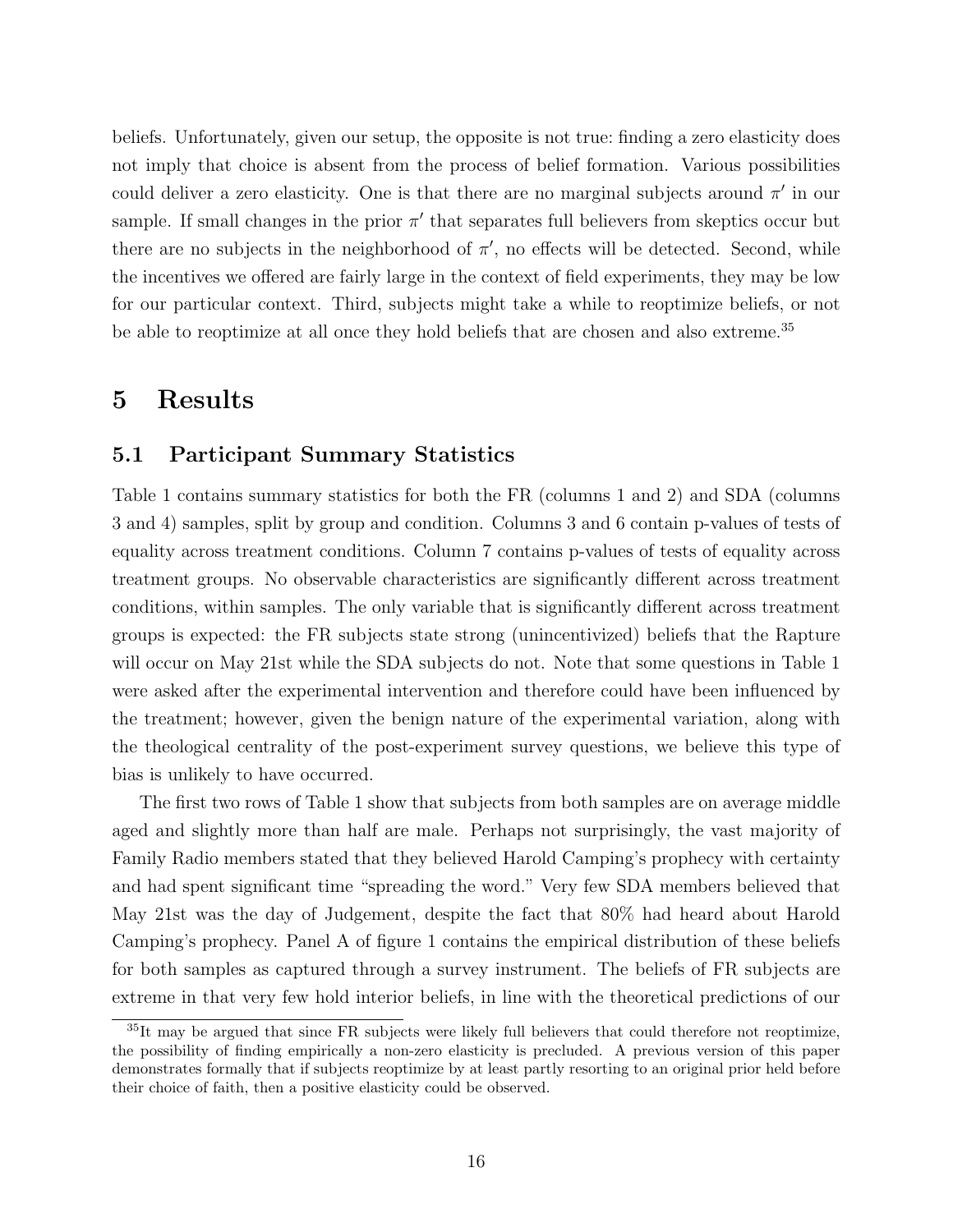model.<sup>36</sup>

Subjects from both groups expressed uncertainty about whether they would be raptured on Judgement Day. This likely stems from scripture such as *Revelation 14:3-4*, which states that only a small number of people (specifically, 144,000) will be raptured, and Romans  $3:10$ , which states that "no one is righteous." Some subjects may have felt that expressing certainty in one's Rapture prospects was a violation of biblical authority, whereas others felt comfortable doing so.

Overall, the summary statistics confirm that SDA members are similar in many respects to FR members, but rather than having a date-specific Judgement Day belief, most believe it will come at some unspecified time in the future (which is consistent with Church doctrine). SDA members put positive probability on Judgement Day happening within their lifetime, with an average of about  $40\%$  probability. This is further evidence that large, closer to mainstream, religious groups such as the SDA hold what many would consider "extreme" beliefs. For example, the question "What is life going to be like on Earth after Judgement Day?" yielded similar responses from both samples, centering on destruction, chaos, and suffering.

#### 5.2 Experimental Findings

Panel B of figure 1, contains the main results of the incentivized experiment. The histogram contains cutoff values—that is, the minimum amount of money a subject was willing to accept in four weeks in exchange for \$5 today—for each of the FR and SDA samples, separating the 6% and 50% conditions. Visually it is clear that the FR and SDA groups lie on opposite extremes. The distributions of cutoffs are statistically different across the two groups regardless of whether one separates the two conditions or pools them. Panel A of Table 2 reports results by pooling the 6% and 50% conditions. The p-value for a Wilcoxon Rank Sum test of different distributions of cutoffs across the groups is below 0.01. Across groups, the correlation between the cutoffs and the unincentivized probabilistic assessment (shown in Panel A) is  $\rho = 0.946$ , which is highly statistically significant  $(p-value < 0.001)$ .

Table 2 also shows that the average cutoff for SDA subjects was about \$20 and the median was \$8. Taking this median, SDA members chose to delay payment for a "reasonable" time-discount, one month out, of  $5/8 = 0.625$ , which lies within the range of values found by laboratory studies (Frederick, Loewenstein, and O'Donoghue 2002) (using the mean also yields a comparable discount). This suggests that the bulk of SDA survey responses indicat-

<sup>&</sup>lt;sup>36</sup>SDA members could also be seen to hold extreme beliefs, which in light of our model could reflect low original priors or a low threshold  $\pi'$  separating skeptics and believers.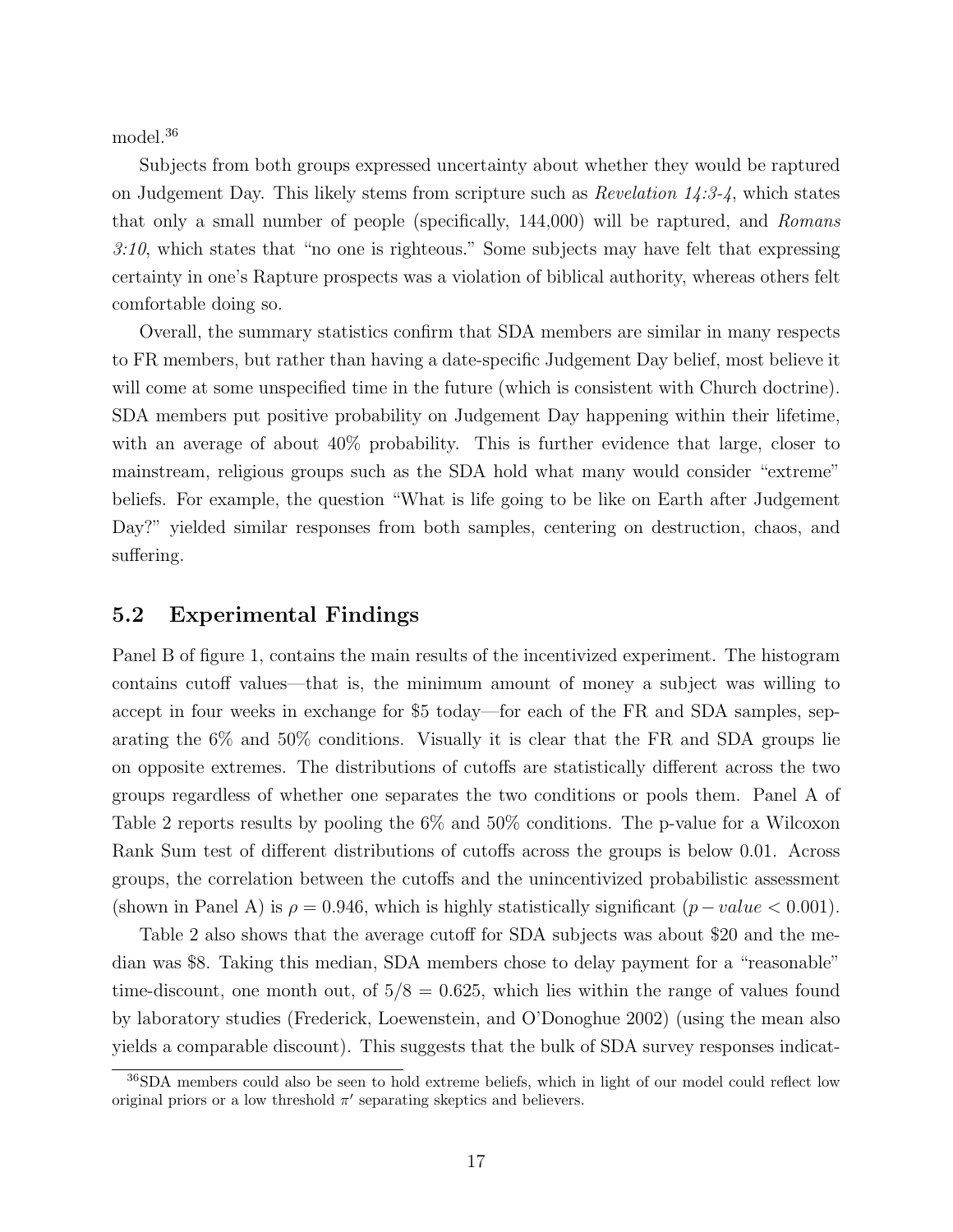ing no belief in the prophecy were sincere, and we can take their median discount factor as our estimate for  $\delta$ . In contrast, FR members chose very large cutoffs: only one subject chose a cutoff less than \$500 (specifically, a \$200 cutoff, by a subject who in the survey declared less than full beliefs in the prophecy). All other FR subjects declared to prefer \$5 today to any amount up to \$500 payable one month out. This is compatible with cutoffs much higher than \$500, and potentially infinite. To be conservative, we impute a cutoff of \$500 for these subjects. This yields a median cutoff among FR subjects of \$500, and an average of \$487.

What do the cutoffs chosen by FR members imply in terms of the strength of their beliefs in the Rapture? Using the formula in (3) we now compute the implied beliefs under the assumption of risk neutrality, using the SDA discount factor to approximate  $\delta$ . Taking the median cutoff for the FR members (equal to \$500), the implied belief in the Rapture is  $\hat{\pi} = 1 - \frac{5}{0.625 \times 500} = 98.6\%$ . If we take the average cutoff for the FR members (equal to \$487), the implied belief in the Rapture is virtually identical: 98.56%. Note that these are conservative estimates: if the cutoffs we impute as \$500 were replaced with larger figures the estimated value of  $\hat{\pi}$  would get even closer to 100%.<sup>37</sup> This is consistent with the unincentivized question in the survey, where FR members expressed certainty about the Rapture. The fact that the cutoffs chosen by SDA members are compatible with previous estimates of time preference provides reassurance that the cutoffs chosen by the FR members were likely not an artifact, but instead reflect strong and sincere beliefs in the May 21st prophecy.<sup>38</sup>

As made clear in Panel B of figure 1, there is no visible difference across conditions within the FR and the SDA groups. This is borne out in the statistical tests reported in Panel B of Table 2. This table displays cutoff means and medians across conditions for each group, as well as their differences and the associated non-parametric p-values. There are no significant differences across conditions for either group.

<sup>&</sup>lt;sup>37</sup>It is easy to show that if SDA members have non-zero beliefs in the Rapture, the computed belief for FR members will only rise and therefore our estimate can again be seen as a lower bound. Lastly, the reader may wonder about our use of a discrete elicitation mechanism. Given the median of \$8 (or, alternatively, the average of \$20) for the SDA cutoffs, it is conceivable that the true cutoffs lie in between 8 and 9 for the median or 20 and 22 for the average. Taking any value in the interval between the declared notch and the next discrete value available in the scale yields an even higher estimate of  $\hat{\pi}$  for the FR subjects.

<sup>38</sup>Even extreme risk aversion does not change our qualitative results. By way of illustration, consider a person with greater than \$100 of wealth and a certainty equivalent \$100 for a fifty-fifty gamble over zero and \$500 (that is, quite extreme risk aversion). Given a CRRA utility function  $(u(c) = \frac{c^{1-\rho}}{1-\rho})$  $\frac{c^{1-\rho}}{1-\rho}$  or a CARA utility function  $(u(c) = 1 - e^{-\alpha c})$ , our calculation in the text would change from a lower bound of 98.6% to lower bounds of 97.1% and 94.6%, respectively.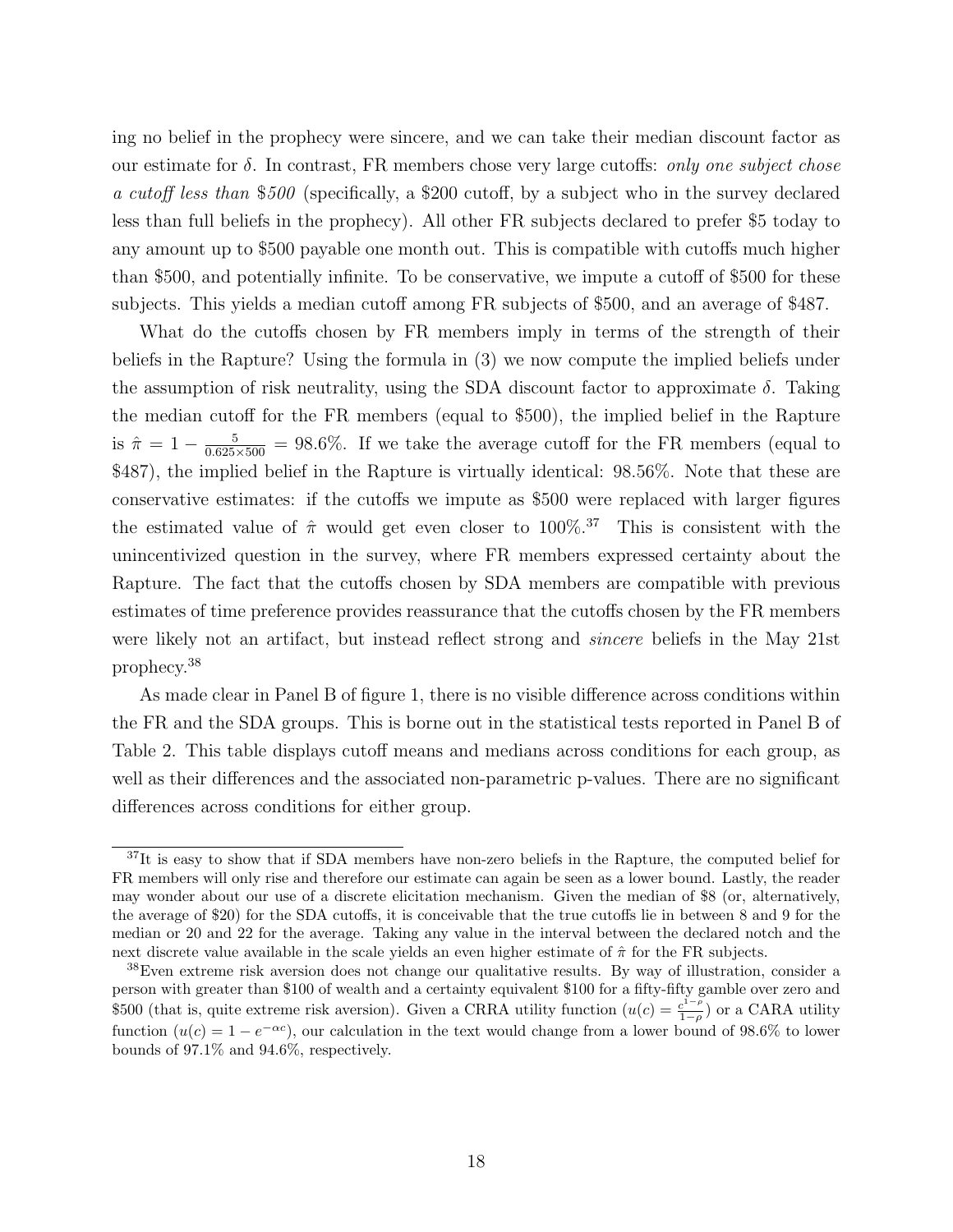#### 5.3 Discussion of Results

Our first finding is evidence of a sincere and full belief in the Rapture by FR members given varying, and nontrivial, financial stakes. The responses of SDA members, a theologically similar group, suggest that these findings were not driven by confusion or distrust in the experimental methods. We find a close correspondence between the responses of a non-incentivized survey instrument and the financially-incentivized experiment, providing evidence that our results were not driven by demand effects.<sup>39</sup> The sharp separation of beliefs between skeptics and full beliefs is compatible with the Pascalian wager logic of our model.

However, we do not find evidence for a price elasticity of beliefs, the second main prediction of the model. The lack of evidence, unfortunately, does not allow us to adjudicate between our model and alternative theories. On the one hand, the results do not disprove our theory. The theory predicts that a group of marginal individuals will change beliefs given a higher penalty for choosing a full belief, but there are many reasons why these individuals might not occur in our sample. Our experimental payoffs might have been to too low to capture marginal individuals, and beliefs might take a longer time to adjust than the experiment allowed.<sup>40</sup> Also, our sample might have been biased towards non-marginal individuals; note that our FR participants, as revealed by the experiment, had previously selected a full belief. If belief reoptimization is based on that chosen, extreme, belief (as opposed to at least partly recovering a pre-faith prior) subjects would perceive no tradeoffs and have inelastic beliefs.

On the other hand, there are alternative theories that might explain our empirical findings, such as Bayesian updating with degenerate initial priors or the differential observation of strong opposing signals by the different subject groups. We are reluctant to endorse these alternatives for a few reasons. We find the Bayesian interpretation of such extreme and sincere beliefs problematic: in addition to the apparent lack of strong evidence to support certainty in the prophecy, Bayesians with interior priors should converge rather than diverge over time. While it might be that subjects simply "started off" with priors that match our observed elicited beliefs, this interpretation suggests a world in which people get "given" extreme beliefs and never learn or contemplate alternatives before accepting those beliefs.

<sup>&</sup>lt;sup>39</sup>Demand effects and expressive motives should be expected to be more acute in the survey instrument. Research in political science shows that incentivized elicitation of opinions on political facts sharply reduces the partisan bias seen in surveys (Bullock and Huber 2013).

 $^{40}$ It is natural to wonder if true believers would have been able to pass up \$5000, \$500,000, or \$5,000,000 in order to actively entertain the idea that the Judgement Day would not happen on May 21st. Unfortunately, IRB restrictions against large sums that could be considered coercive (as well as our research budget) prevented us from using larger experimental prizes.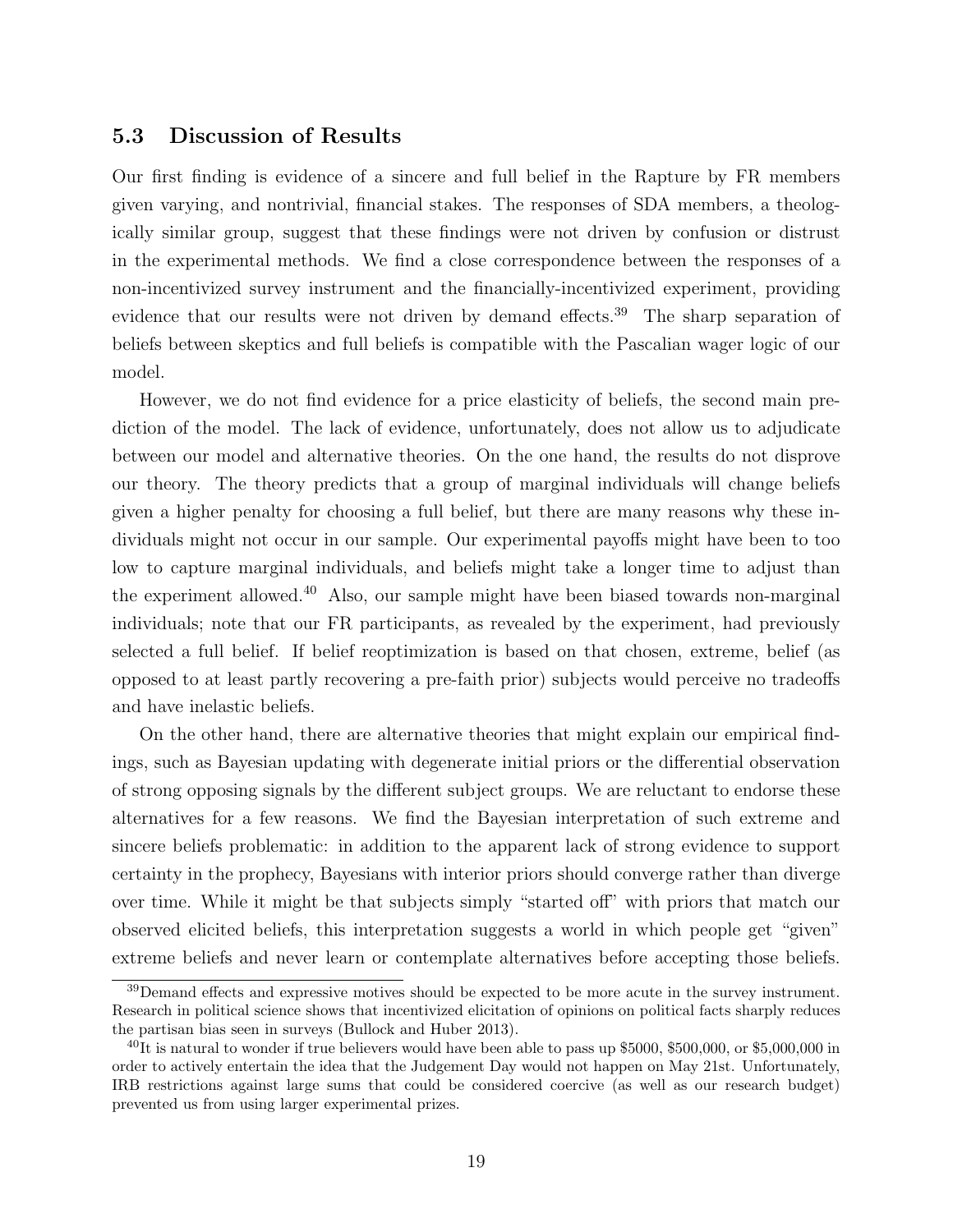Therefore, our preferred interpretation is one that postulates some process of belief formation, which suits history given the novelty of the prophecy, and as encoded in our model: individuals use some discretion when setting beliefs and do so differently, reflecting differential wills to believe motivated by originally dispersed priors. Nonetheless, the fact is that our experimental results do not provide a "smoking gun" for our conceptualization and therefore we look to future research to identify the precise way in which incentives may shape religious beliefs.

#### 5.4 Epilogue: Adjusting to the Prophecy Failure

The vast majority of FR members reported in our survey that they were a 100% certain that the Rapture would occur on May 21st, 2011. Their choices the incentivized time-preference experiment were consistent with this belief. However, the Rapture did not occur on May 21st. How did the FR members react?

After May 21st it became extremely difficult to contact FR members directly.<sup>41</sup> Fortunately, in addition to the large number of news reports following the event, many members continued to participate in a online forum dedicated to the discussion of the May 21st prophecy. The message board was hosted on Yahoo! and was open to the public to read, but required joining the group with moderator approval in order to post messages.<sup>42</sup> We downloaded all 1538 message board posts one month before and one month after May 21, 2011, and instructed a research assistant to encode the message content in a quantitative format (such as noting quoted Bible verses, mentioned dates, subjective ranking of emotional tone, etc.).

The initial prediction about the timing of the Rapture was very specific. According to Harold Camping, the Rapture would begin in the first time zone to experience sunset on May 21st (UTC+12, which contains New Zealand) and travel around the world as the sun set on different time zones. In the preceding days, the message board largely included messages about faith, hope, and goodbyes to other members. The board was relatively quiet in the few hours preceding and following the predicted starting time. A few hours after this time, some members began to speculate about what was (or was not) happening. The messages revealed an anxiety for a resolution that would maintain the central tenets of the prophecy.

A manifestation of that sentiment involved posts putting forth alternative future dates for the Rapture. The new dates tended to involve minimal amendments to the original theory,

<sup>41</sup>Our protocol as approved by IRB required and assured anonymity, and therefore we could not recontact FR members. To our knowledge, the group did not meet publicly after May 21.

<sup>&</sup>lt;sup>42</sup>The forum, with all posted messages, is located at http://groups.yahoo.com/group/ TimeandJudgment\_May212011/.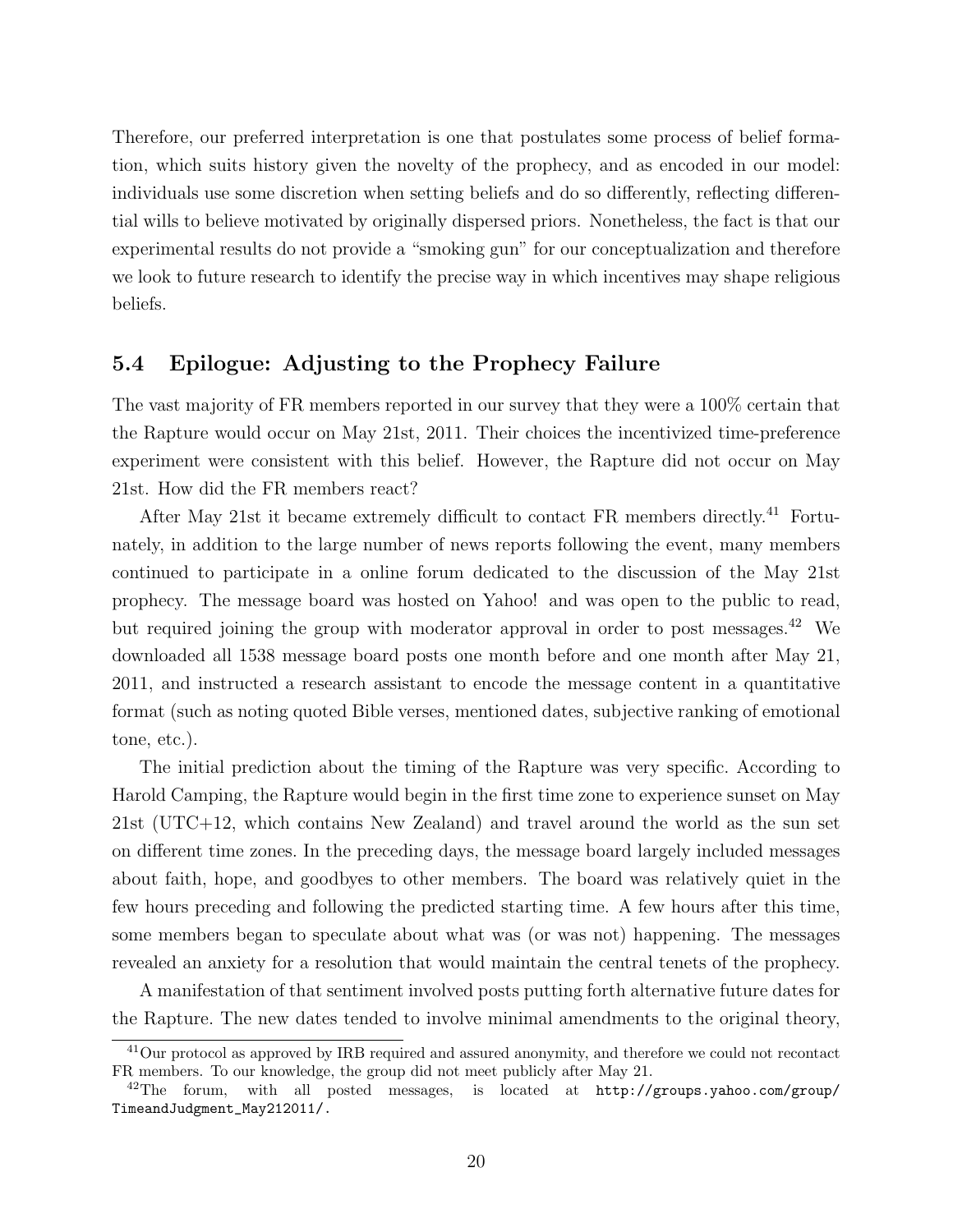typically predicting the Rapture to occur within one day of the posting. For example, two hours after the originally predicted Rapture time, the moderator of the board posted a 6,600 word essay about a potential error in Camping's interpretation of time, suggesting that the Rapture would occur at Midnight in Jerusalem time. This theory was endorsed by eight other posts in the next few hours. Immediately after that time passed, someone noted that the previous theory had not taken Daylight Savings Time into account, potentially extending the margin by another hour. Following the passing of each new predicted time, a new revision was immediately suggested and the group coalesced on that time. This active revision of the prediction with dates very close to May 21st continued until about the time Camping reappeared on radio on May 23rd. He stated that the "spiritual judgement" entailed by the Rapture had occurred indeed, albeit without any visible signs. He also stated that creation would still be destroyed on October 21st, 2011.

It is interesting to note the re-setting of dates after a failed prophecy is quite typical of apocalyptic groups (Kyle 1998). For example, following the Millerites' failed prophecy of 1843, a large faction of the group quickly converged on March 21, 1844 as a new date for the End of the World, and when that date passed uneventfully, new dates in 1874, then 1878, then 1881 were adopted by the leaders that would go on to form the Jehovah's Witnesses.<sup>43</sup>

The FR members' pattern of behavior (amending the prophecy time) can be related to the notion of a demand for beliefs, linked to a supply of predictions and narratives. Given the failure of the original prediction, the "consumers" in this market for apocalyptic predictions attempted their own production. This process lasted until the "official" supplier of such predictions—Camping, in the FR case—produced a new one. This behavior provides another suggestion that individuals have a demand for beliefs, one that can only be exercised if there is something—in this case a prediction—to believe in.

### 6 Conclusion

A better understanding of faith, that is, of strong beliefs that are by definition not driven by evidence in the logical or statistical sense, is an important task for the economics of religion, and one that may yield insights into decision-making more broadly. In this paper, we study faith through the prism afforded by a recent apocalyptic prophecy. This prophecy allowed us to conduct what to our knowledge is the first ever elicitation of religious beliefs based on

<sup>&</sup>lt;sup>43</sup>The other main faction went on to become the Seventh Day Adventist Church. As has been seen, this group maintained the belief that Judgement Day is near, but abandoned date-setting. In their book on failed prophecies Festinger, Riecken, and Schachter (2009) illustrate how the disconfirmation of beliefs triggers a variety of responses involving adjustments in beliefs and narratives.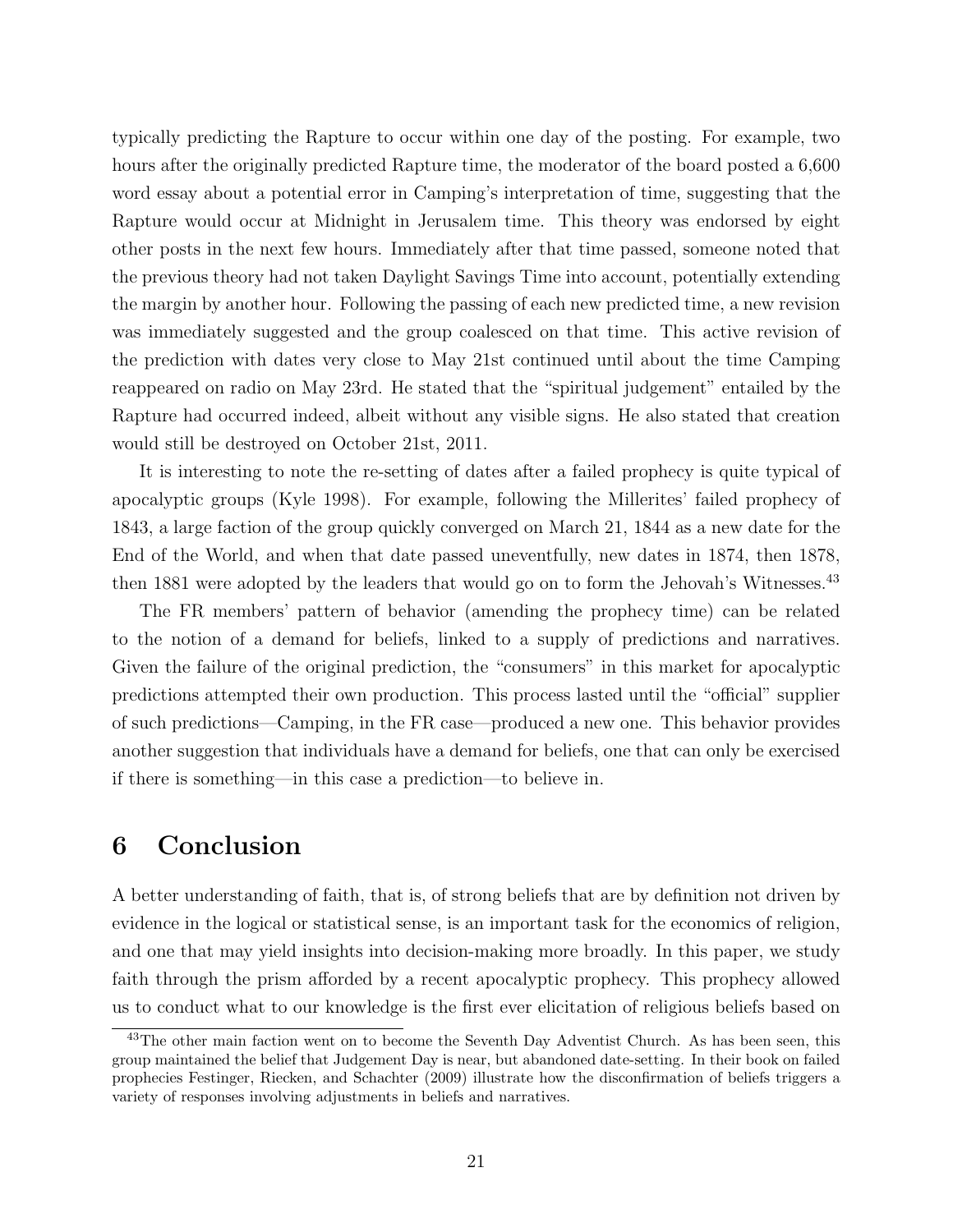a revealed preference, incentivized mechanism.

Our experiment is framed by a theoretical model that incorporates the logic of the Pascalian wager, but can be extended to incorporate a richer set of psychological motives, such as anticipation of future divine rewards. The key driver in the model is the rational manipulation of beliefs once these enter as arguments in a state-contingent utility function. Our model predicts manipulation of beliefs towards complete faith for a certain interval of priors. It also explains how the experimental intervention can establish the presence of sincere religious beliefs and yield estimates of their response to changes in the cost of holding them.

Our evidence indicates the existence of a sincere belief in the end of the world by members of the apocalyptic group. The main import of this finding is to highlight the role of sincere faith in a particular religious belief system, beyond other, mundane, motivations that could affect the demand for religion. In addition, our data suggests that the beliefs are inelastic to changes in costs, although this result may be dependent on a small sample size, or pertinent to the short run only.

Partly through its limitations, our study suggests some avenues for future research. Future projects could consider contacting subjects separately rather than at the end of a collective activity, as well as involve larger samples and larger prizes. The idea of using incentivized elicitation schemes in combination with falsifiable religious statements could be extended to other settings; for instance, one could use our approach to study beliefs in the power of prayer to alter observable outcomes. Lastly, in light of our results, it would be important to enrich the market analysis of religion; the demand side could include sincere faith as an active and distinct component that may interact with other motivations to demand religious philosophies or services.

### References

- Akerlof, G. A. and W. T. Dickens (1982). The economic consequences of cognitive dissonance. The American Economic Review 72(3), 307-319.
- Babcock, L. and G. Loewenstein (1997). Explaining Bargaining Impasse: The Role of Self-Serving Biases. The Journal of Economic Perspectives, 109–126.
- Babcock, L., G. Loewenstein, S. Issacharoff, and C. Camerer (1995). Biased Judgments of Fairness in Bargaining. The American Economic Review, 1337–1343.
- Barro, R., J. Hwang, and R. McCleary (2010). Religious conversion in 40 countries. Journal for the Scientific Study of Religion  $49(1)$ , 15–36.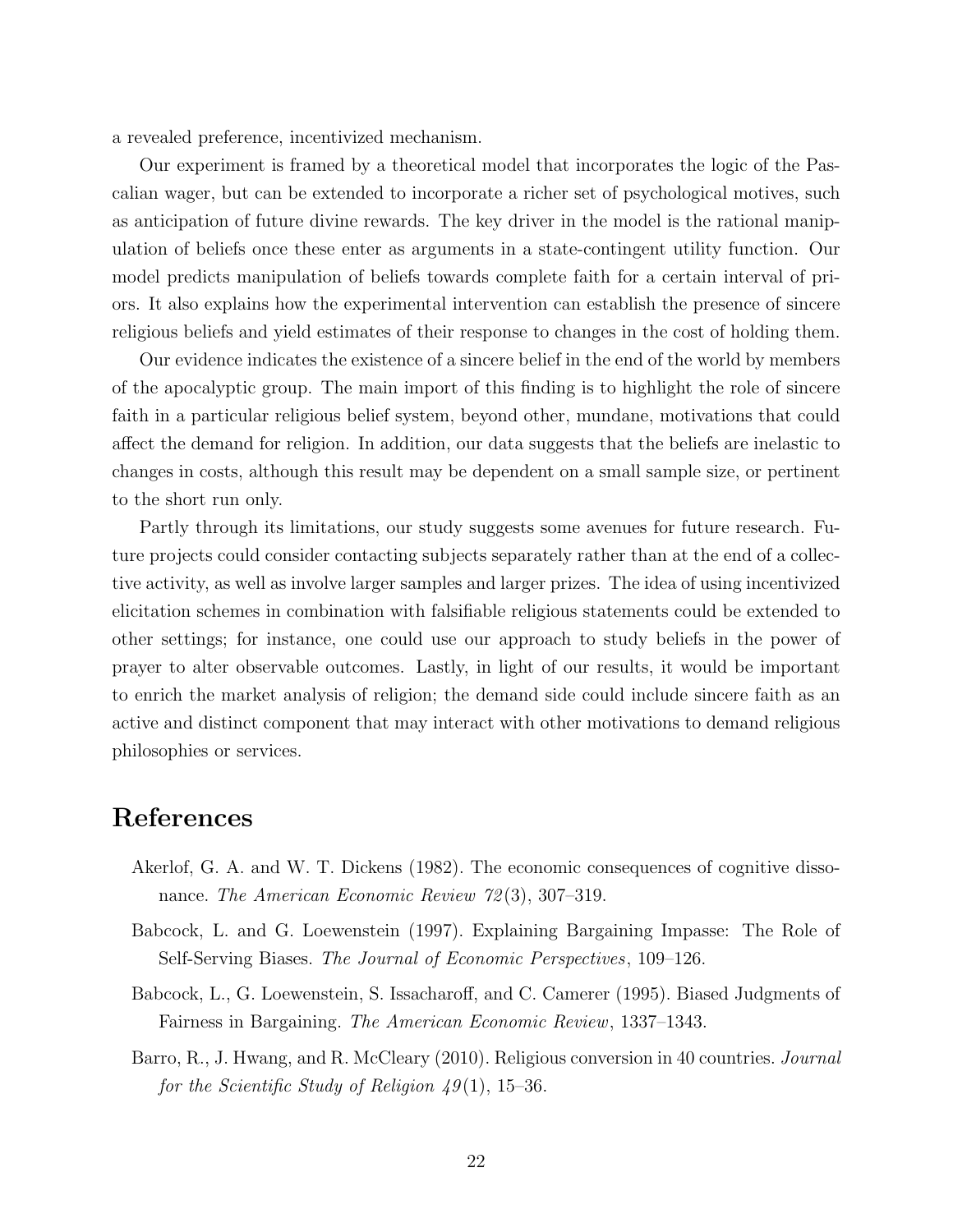- Barro, R. and R. McCleary (2006). Religion and political economy in an international panel. Journal for the Scientific Study of Religion 45 (2), 149–3175.
- Becker, G., M. DeGroot, and J. Marschak (1964). Measuring utility by a single-response sequential method. Behavioral Science 9, 226–232.
- Bénabou, R. and J. Tirole (2004). Willpower and personal rules. *Journal of Political* Economy  $112(4)$ , 848–886.
- Bénabou, R. and J. Tirole (2006). Incentives and prosocial behavior. American Economic Review  $96(5)$ , 1652–1678.
- Benoit, J. and J. Dubra (2011). Apparent overconfidence. Econometrica, forthcoming.
- Brunnermeier, M. K. and J. A. Parker (2005). Optimal Expectations. The American Economic Review 95(4), 1092-1118.
- Bullock, J., G. A. H. S. and G. Huber (2013). Partisan bias in factual beliefs about politics. NBER Working Paper No. 19080 .
- Camping, H. (2005). Time has an End: A History of the World 11,013 B.C. to 2011 A.D. Vantage Press.
- Carrillo, J. D. and T. Mariotti (2000). Strategic ignorance as a self-disciplining device. Review of Economic Studies 67 (3), 529–44.
- Cohen, D. (1983). Waiting for the Apocalypse. Prometheus Books.
- Cohn, N. (1957). The Pursuit of the Millennium. Secker & Warburg, London.
- Compte, O. and A. Postlewaite (2004). Confidence-enhanced performance. American Economic Review  $94(5)$ , 1536–1557.
- Dal Bó, E. and M. Tervio (2013). Self-esteem, moral capital, and wrongdoing. *Journal of* the European Economic Association 11 (3), 599–663.
- Durkheim, E. (1915). The Elementary Forms of Religious Life. Free Press.
- Durkin, J. and A. Greeley (1991). A model of religious choice under uncertainty: On responding rationally to the nonrational. Rationality and Society  $3(2)$ , 178–196.
- Eil, D. and J. M. Rao (2011). The Good-News Bad-News Effect: Asymmetric Processing of Objective Information about Yourself. American Economic Journal: Microeconomics, 529–544.
- Eliade, M. (1954). The Myth of the Eternal Return. New York: Pantheon Books.
- Ensminger, J. (1997). Transaction costs and islam: Explaining conversion in africa. Journal of Institutional and Theoretical Economics (JITE) 153 (1), 4–29.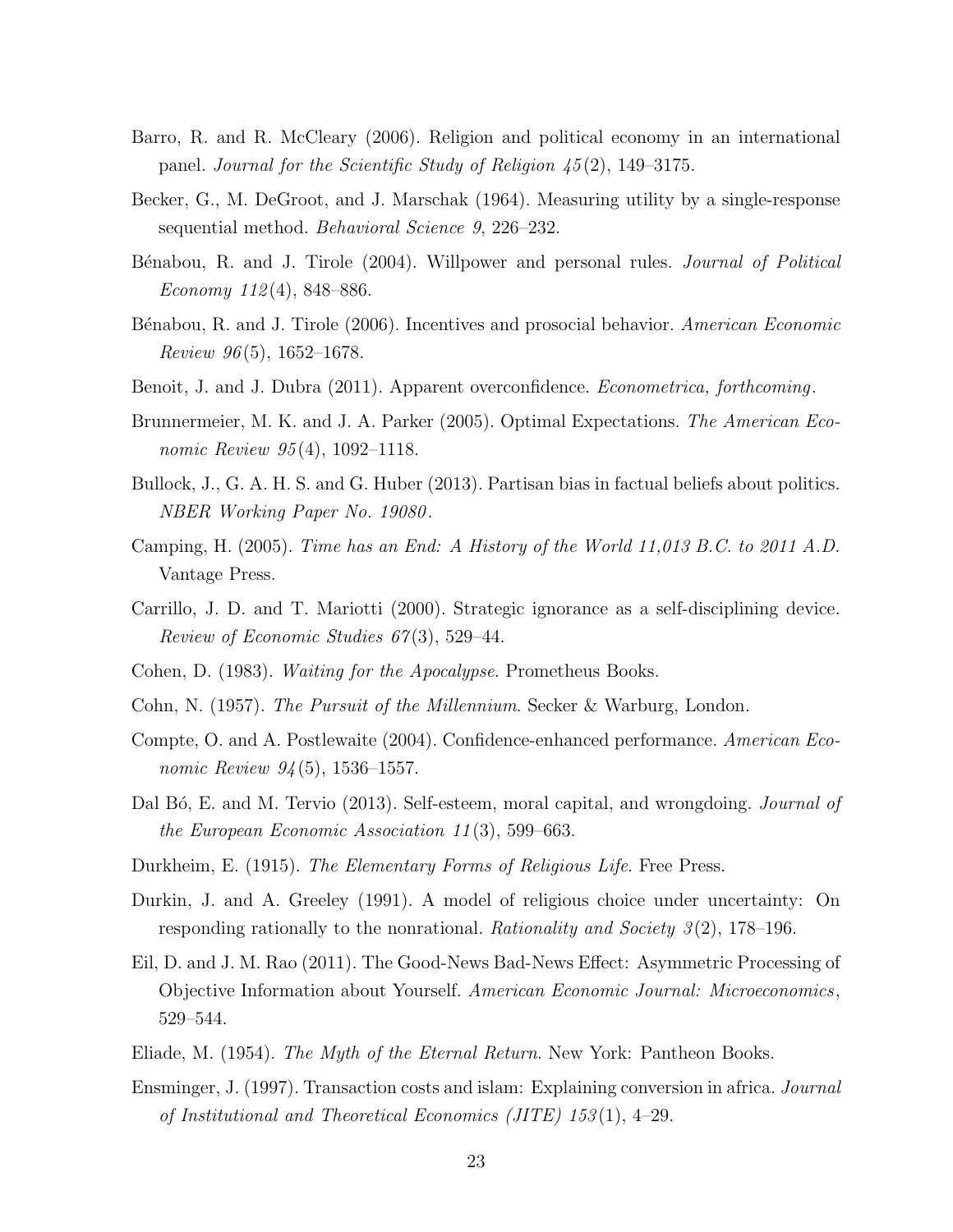- Festinger, L., H. Riecken, and S. Schachter (2009). When Prophecy Fails. Pinter & Martin Limited.
- Frederick, S., G. Loewenstein, and T. O'Donoghue (2002). Time discounting and time preference: A critical review. Journal of economic literature  $40(2)$ , 351–401.
- Hacking, I. (1972). The logic of pascal's wager. American Philosophical Quarterly  $9(2)$ , 186–192.
- Hajek, A. (2003). Waging war on pascal's wager. Philosophical Review 112 (1), 27–56.
- Hoffman, R. (2012). The Experimental Economics of Religion. Journal of Economic Surveys, 41–71.
- Huber, J. (2005). Religious Belief, Religious Participation, and Social Policy Attitudes Across Countries. Working Paper .
- Iannaccone, L. R. (1998). Introduction to the Economics of Religion. Journal of Economic Literature 36(3), 1465–1495.
- James, W. (1909). The Will to Believe and Other Essays in Popular Philosophy. E-Book 26659 The Project Gutenberg ¡http://www.gutenberg.org/files/26659/26659-h/26659 h.htm $P1i$ .
- Karni, E. (2009). A mechanism for eliciting probabilities. *Econometrica*  $77(2)$ , 603–606.
- Köszegi, B. (2006). Ego utility, overconfidence, and task choice. Journal of the European Economic Association  $\frac{1}{4}(4)$ , 673–707.
- Krosnick, J. A. and S. Presser (2009). The theory of the firm. In J. D. Wright and P. V. Marsden (Eds.), Handbook of Survey Research. Elsevier.
- Kuran, T. (1995). Private Truths, Public Lies: The Social Consequences of Preference Falsification. Harvard University Press.
- Kyle, R. (1998). The Last Days are Here Again: A History of the End Times. Baker Books (Grand Rapids, Mich.).
- Levy, G. and R. Razin (2011). Religious Beliefs, Religious Participation and Cooperation. Working Paper .
- Massey, C., J. P. Simmons, and D. A. Armor (2011). Hope over experience: Desirability and the persistence of optimism. Psychological Science 22, 274–281.
- McGinn, B. (1998). Visions of the End: Apocalyptic Traditions in the Middle Ages, Volume 96. New York: Columbia Univ Press.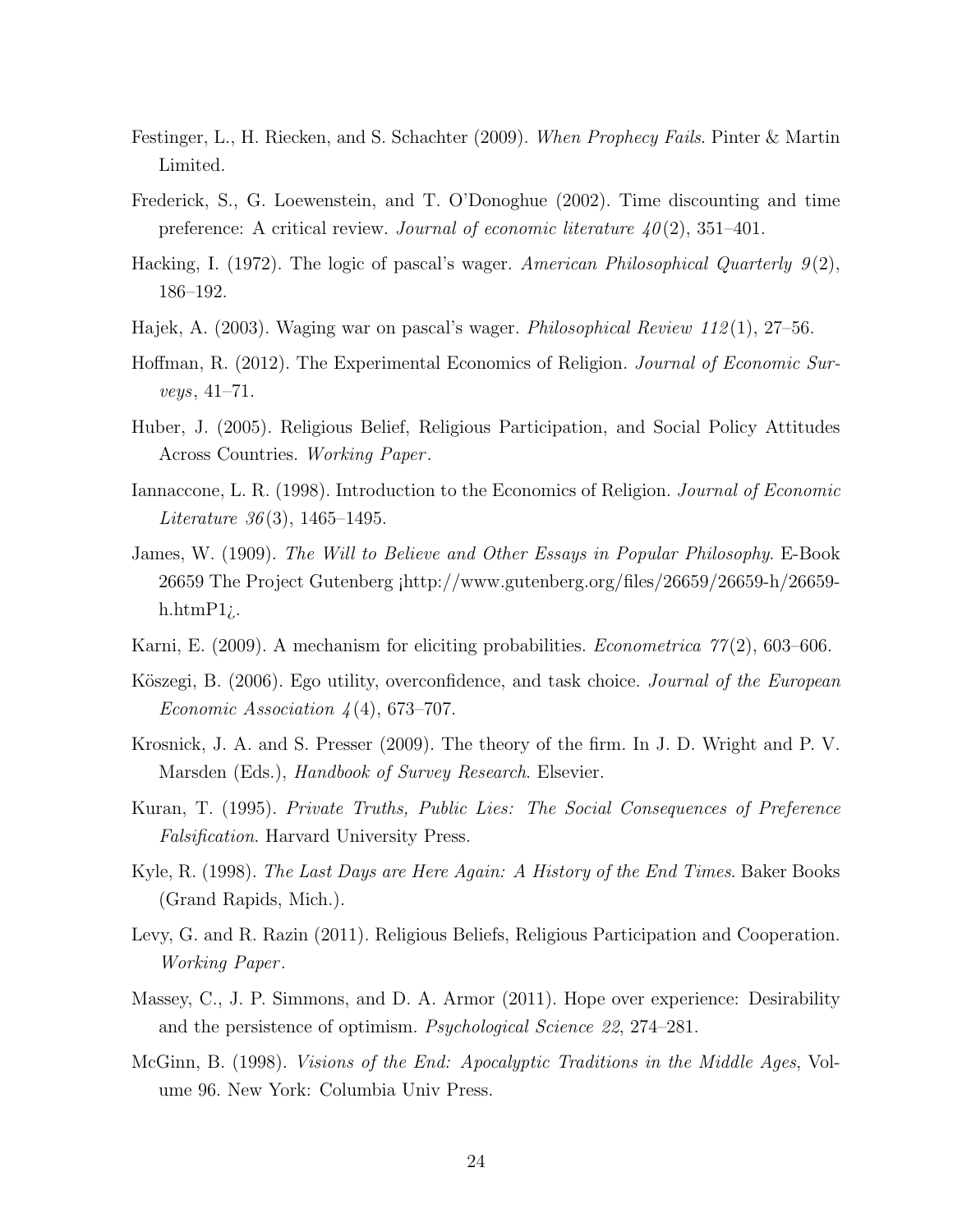- Michalopoulos, S., A. Naghavi, and G. Prarolo (2012). Trade and geography in the origins and spread of islam. NBER Working Papers 18438.
- Möbius, M., M. Niederle, P. Niehaus, and T. Rosenblatt (2010). Self-confidence Management: Theory and Empirical Evidence. Working paper.
- Montgomery, J. D. (1996). Contemplations on the Economic Approach to Religious Behavior. The American Economic Review: Papers and Proceedings 86(2), 443–447.
- Palacios-Huerta, I. and T. J. Santos (2004). A theory of markets, institutions, and endogenous preferences. Journal of Public Economics 88(3-4), 601–627.
- Pascal, B. (1668). Pascal's Pensees (English translation by John Walker). Available online at http://www.gutenberg.org/files/18269/18269-h/18269-h.htm.
- Rowley, H. H. (1943). The Relevance of Apocalyptic: A Study of Jewish and Christian Apocalypses From Daniel to the Revelation. London: Lutterworth Press.
- Santos-Pinto, L. and J. Sobel (2005). A model of positive self-image in subjective assessments. American Economic Review, 1386–1402.
- Soibelman, M. (2004). Palestinian suicide bombers. Journal of investigative psychology and offender profiling  $1(3)$ , 175–190.
- Svenson, O. (1981). Are we all less risky and more skillful than our fellow drivers? Acta *Psychologica*  $47(2)$ , 143–148.
- Wagar, W. W. (1982). Terminal Visions: the Literature of Last Things. Bloomington, Indiana: Indiana University Press.

## 7 Appendix

**Proof of Proposition 1:** For an agent with prior  $\pi$ , the payoff from choosing  $\hat{\pi} = 1$  is  $U(1,\pi) = \pi u_r - p(1,\pi)$  and the payoff from choosing  $\hat{\pi} < 1$  is  $U(\hat{\pi},\pi) = -p(\hat{\pi},\pi)$ . Note that, given the properties of  $-p(\hat{\pi}, \pi)$ , an agent that chooses  $\hat{\pi} < 1$  attains a maximum payoff of 0 by setting  $\hat{\pi} = \pi$  and therefore any agent choosing  $\hat{\pi} < 1$  must choose  $\hat{\pi}(\pi) = \pi$ . Consequently,  $\hat{\pi}(0) = 0$ . By continuity of  $p(\hat{\pi}, \pi)$ , for any finite value  $u_r$  there exists an interval of types above  $\pi = 0$  who also choose  $\hat{\pi}(\pi) = \pi$ . Now note that  $\hat{\pi}(1) = 1$  as both components of  $\pi U_r(\hat{\pi})-p(\hat{\pi},\pi)$  are separately maximized at  $\hat{\pi}=1$ . Finally, note that  $U(1,\pi)$ is continuous and increasing in  $\pi$  given the properties of  $p(\hat{\pi}, \pi)$  and therefore there exists some type  $\pi' \in (0,1)$  such that  $U(1,\pi') = 0 = U(\pi',\pi')$ . Therefore, for all types  $\pi > \pi'$ ,  $U(1,\pi) > 0$  and  $\hat{\pi}(\pi) = 1$  while for all types  $\pi < \pi'$ ,  $U(1,\pi) < 0$  and  $\hat{\pi}(\pi) = \pi$ .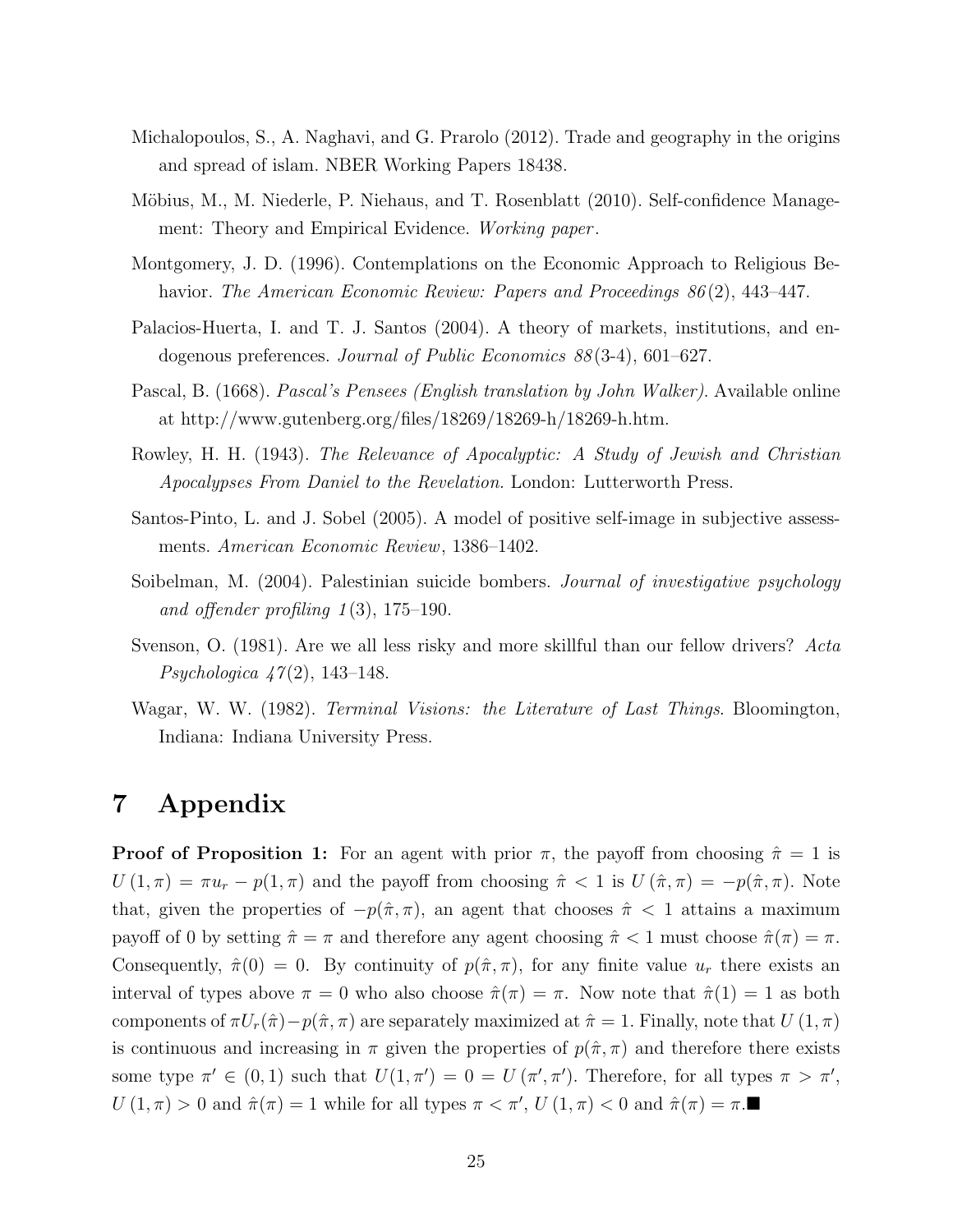**Proof of Proposition 2:** By Proposition 1, there exists one type  $\pi' \in (0,1)$  given  $p(\hat{\pi}, \pi)$  such that  $U(\pi', \pi'; p(\hat{\pi}, \pi)) = U(1, \pi'; p(\hat{\pi}, \pi))$  and  $U(\pi, \pi; p(\hat{\pi}, \pi)) > U(1, \pi; p(\hat{\pi}, \pi))$ for all  $\pi < \pi'$  and  $U(\pi, \pi; p(\hat{\pi}, \pi)) < U(1, \pi; p(\hat{\pi}, \pi))$  for all  $\pi > \pi'$ . Similarly, there exists another indifferent type  $\tilde{\pi}' \in (0, 1)$  given  $\tilde{p}(\hat{\pi}, \pi)$ . Rewriting the equality relationship for  $\pi'$  using the definition of  $U(\hat{\pi}, \pi)$  yields:  $U_r(\pi') - p(\pi', \pi') = \pi' U_r(1) - p(1, \pi')$ . Given that  $U_r(\pi') = 0$ ,  $U_r(1) = u_r$ , and the fact that  $p(\pi', \pi') = 0$  implies that this can be rewritten as  $0 = \pi' u_r - p(1, \pi')$ . As  $\tilde{p}(\hat{\pi}, \pi)$  is universally more costly,  $p(1, \pi') < \tilde{p}(1, \pi')$ , so  $0 > \pi' u_r - \widetilde{p}(1,\pi')$ . But, then  $U(\pi', \pi'; \widetilde{p}(\hat{\pi}, \pi)) = 0 < \pi' u_r - \widetilde{p}(1,\pi') = U(1, \pi'; \widetilde{p}(\hat{\pi}, \pi))$ . But, then, by the definition of  $\tilde{\pi}', \pi' < \tilde{\pi}'.$ 

**Proof of Corollary 1:**  $v(x^*(\pi), \pi) - v(x^*(\hat{\pi}), \pi) > 0$  by definition of  $x^*(\pi)$ . Therefore, for a given  $\pi$  and  $\hat{\pi}$ ,  $\tilde{p}(\hat{\pi}, \pi) \equiv p(\hat{\pi}, \pi) + q(v(x^*(\pi), \pi) - v(x^*(\hat{\pi}), \pi))$  is rising with q, implying that penalty function is universally more costly as q rises and therefore Lemma 2 holds.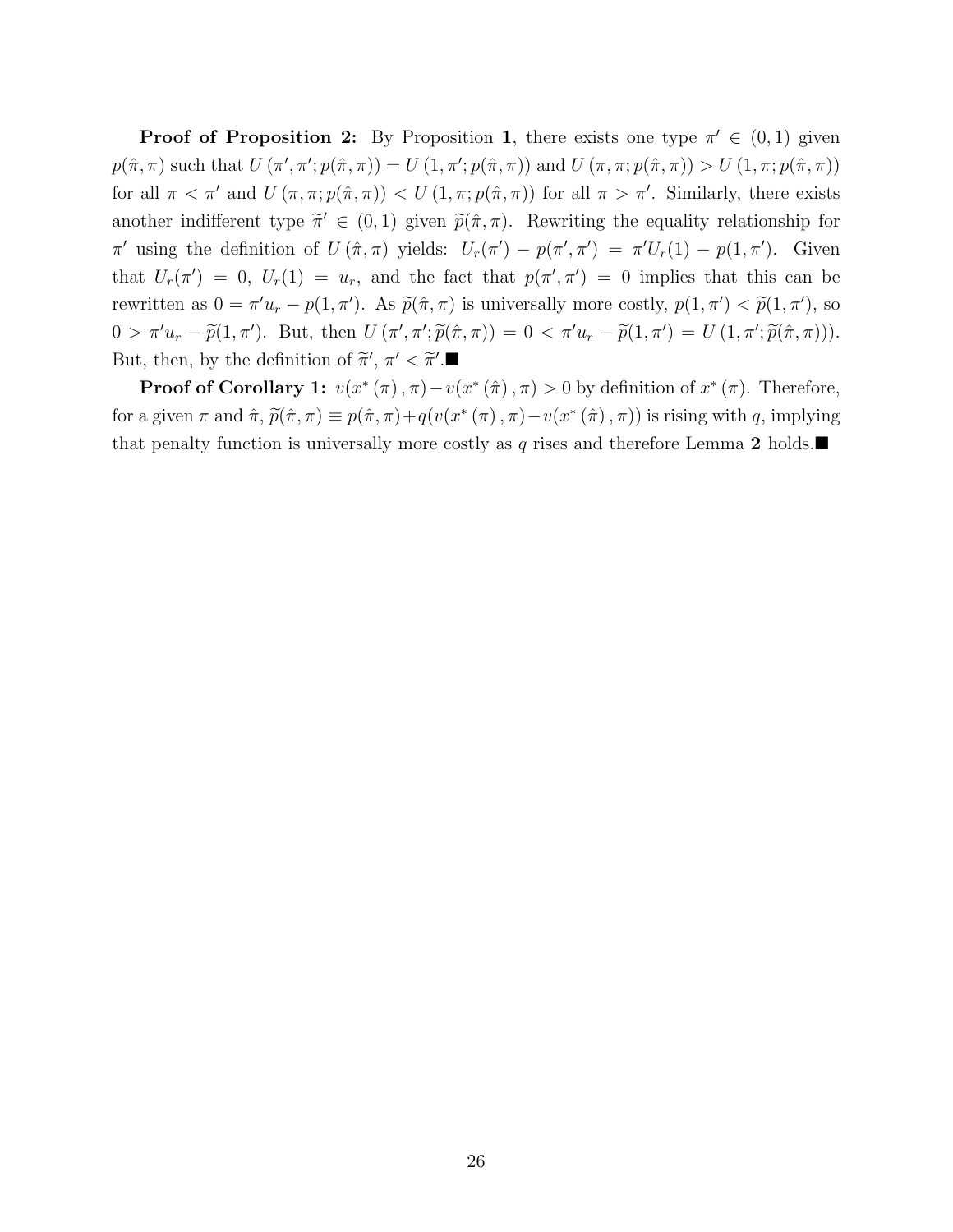|                           | Family Radio      |                  | 7th Day Adventists |                   |                  | All       |               |
|---------------------------|-------------------|------------------|--------------------|-------------------|------------------|-----------|---------------|
|                           | $6\%$             | $50\%$           | p-value            | $6\%$             | 50%              | $p-value$ | p-value       |
|                           |                   |                  | $(1)= (2)$         |                   |                  | $(4)=(5)$ | $(1,2)=(3,4)$ |
|                           | $\left( 1\right)$ | $\overline{(2)}$ | $\overline{(3)}$   | (4)               | $\overline{(5)}$ | (6)       | (7)           |
| Age                       | 42.1              | 40.7             | 0.86               | $\overline{33.5}$ | 38.6             | 0.44      | 0.32          |
|                           | (5.9)             | (5.2)            |                    | (4.7)             | (4.6)            |           |               |
|                           |                   |                  |                    |                   |                  |           |               |
| Percent male              | 0.73              | 0.44             | $\rm 0.21$         | 0.55              | 0.50             | 0.82      | 0.59          |
|                           | (0.14)            | (0.17)           |                    | (0.16)            | (0.13)           |           |               |
|                           |                   |                  |                    |                   |                  |           |               |
| Belief rapture will       | 95.0              | 90.6             | 0.65               | 8.3               | 6.1              | 0.75      | 0.00          |
| occur on May 21           | (4.5)             | (8.7)            |                    | (5.6)             | (4.2)            |           |               |
|                           |                   |                  |                    |                   |                  |           |               |
| Percent that knew about   |                   |                  |                    | 0.75              | 0.87             | 0.47      |               |
| May 21 theory             |                   |                  |                    | (0.13)            | (0.09)           |           |               |
|                           |                   |                  |                    |                   |                  |           |               |
| Belief rapture will       |                   |                  |                    | 30.0              | 45.7             | 0.30      |               |
| occur in own lifetime     |                   |                  |                    | (10.0)            | (10.8)           |           |               |
|                           |                   |                  |                    |                   |                  |           |               |
| Hours/week proselytizing  | 3.7               | 2.9              | 0.41               |                   |                  |           |               |
| about May $21*$           | (0.5)             | (0.8)            |                    |                   |                  |           |               |
|                           |                   |                  |                    |                   |                  |           |               |
| Belief personally saved   | 86.1              | 77.9             | 0.61               | 60.0              | 73.3             | 0.41      | 0.19          |
| on Judgement Day**        | (7.1)             | (14.5)           |                    | (11.6)            | (11.1)           |           |               |
|                           |                   |                  |                    |                   |                  |           |               |
| Belief End of World will  | 84.4              | 79.4             | 0.77               |                   |                  |           |               |
| occur on Oct 21 given no  | (9.7)             | (13.2)           |                    |                   |                  |           |               |
| sign of May 21 rapture*** |                   |                  |                    |                   |                  |           |               |
|                           |                   |                  |                    |                   |                  |           |               |
| Observations              | 12                | 11               |                    | 13                | 16               |           |               |

Table 1: Summary statistics for FR and SDA groups, by treatment.

Notes: This table holds selection of survey answers across treatment groups and conditions. Robust standard errors in parentheses. \*The question about hours/week was asked categorically in the questionnaire, with a maximum choice of six hours per week. \*\*For the FR group, the question was "With what percent do you believe you will be raptured (saved) on May 21st, 2011?" while for the SDA group, "If the rapture happens in your lifetime, with what percentage do you believe you will be be raptured (saved) on Judgement Day?" \*\*\*Five subjects would not entertain any chance of no rapture on May 21. These subjects are coded as 100% belief.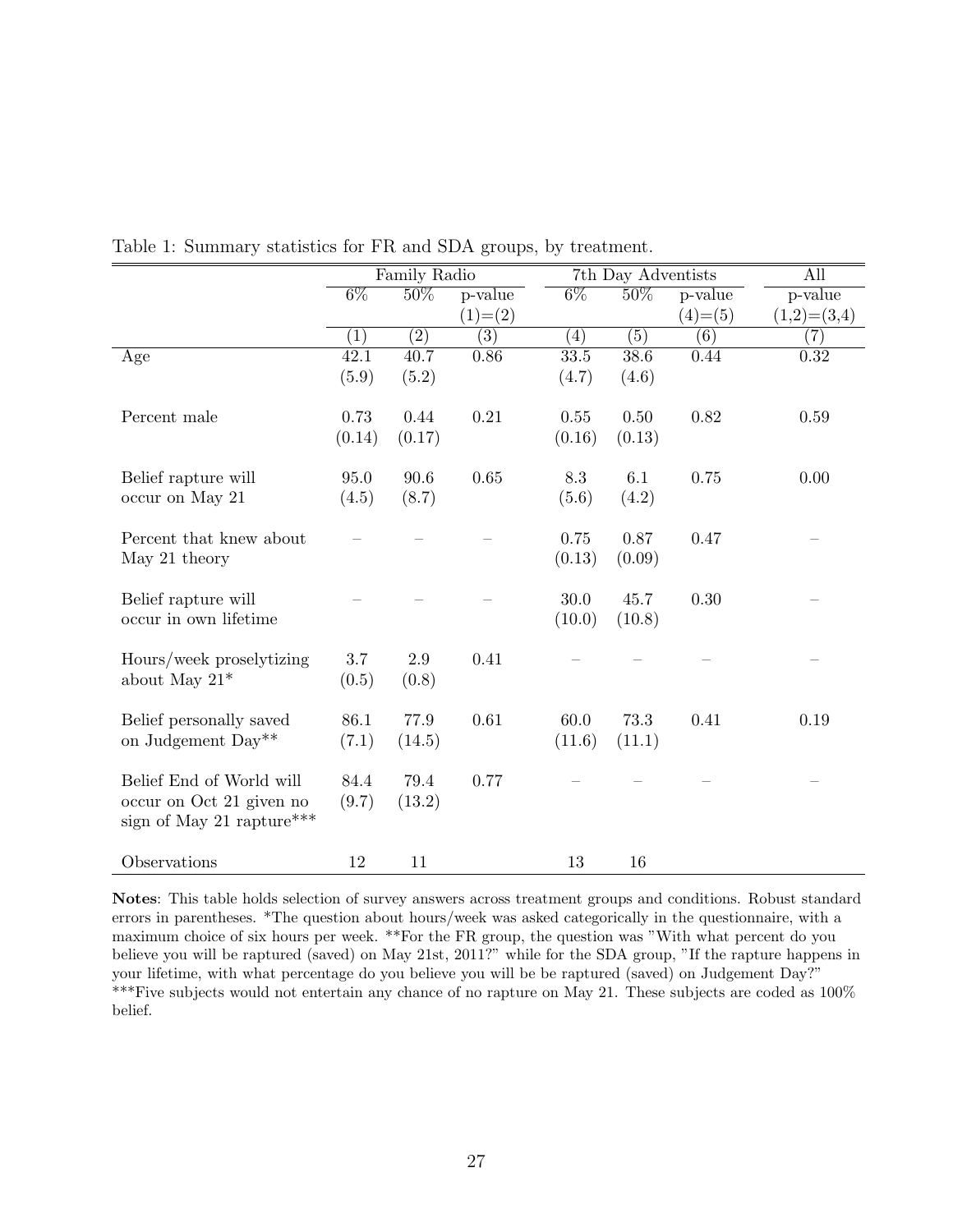

Figure 1: Histograms of stated beliefs and cutoff values for SDA and FR groups

Notes:Panel A contains a histrogram of the stated beliefs in the prophecy from the survey instrument by treatment group. Panel B contains the distribution of cutoff values in the experiment, across treatment conditions and by treatment groups. oss FR and SDA groups, while Panel B breaks the results across treatment conditions. We code a subjects' cutoff as \$500 if they always choose "I prefer \$5 today" (see text). No subject choose an exact cutoff of \$500